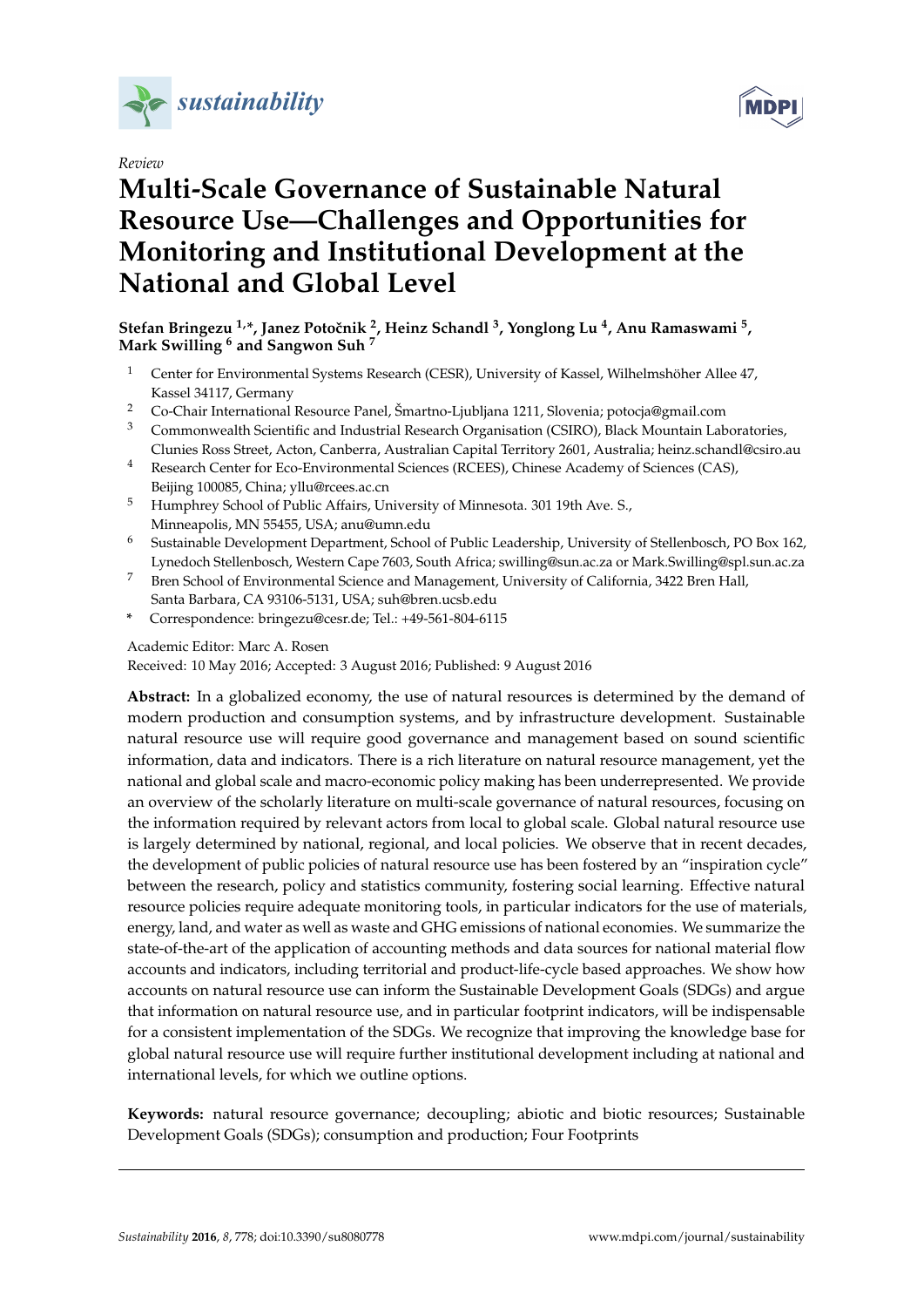#### **1. Introduction**

The post-2015 development agenda strongly suggests that achieving the Sustainable Development Goals will depend on the sustainable management of natural resources. Many goals and targets directly address natural resource management (target 12.2), waste minimization (target 12.5) and decoupling of economic growth and natural resource use (target 8.4) [\[1\]](#page-20-0). The interconnected nature of the SDGs requires natural resource management policies to go beyond traditional approaches, such as management and governance of a field or a forest by a local community and how to avoid the overuse of a fishing ground. In a globalized economy, the sustainable use of natural resources requires simultaneous monitoring and management at different scales, from local to global. Policy formation and management practices will require sound scientific information. Monitoring is essential for the success of existing and new policies and business strategies in order to provide orientation and direction for decision makers. While the literature of traditional natural resource management in different localities and communities is rich, there is a gap in analysis that addressed the national and global scale of resource governance and a need to further explore the multi-scale characteristics of resource use systems, governance arrangements and policies. To fill this gap in the scholarly literature, this review article provides an overview of the action arenas which shape natural resource use and the information required for actors to facilitate a transition to more sustainable resource management across multiple scales and between countries. To improve natural resource management, new institutional capacity and governance arrangements will be needed. In particular, we (1) emphasize the need of institutional development and associated capacity building opportunities for improving national and global scale resource management and (2) outline the information base that would foster knowledge-based decisions.

The use of many natural resources such as primary materials (ores, minerals, energy carriers, and biomass) is mainly regulated by national property rights and the ownership of land containing natural deposits, agricultural fields or forested areas [\[2\]](#page-20-1). Responsible use by those owners in mining, agriculture and forestry are subject to voluntary standards of good practice and varying local to regional legal requirements for environmental quality standards, labor conditions and social acceptance. The environmental and social implications of the subsequent material flows through manufacturing, final production, consumption, recycling and final waste disposal are then subject to specific regulatory requirements for ensuring human health and environment integrity by regulating, for example, the release of pollutants to air and water and final waste deposition by companies and communities. These regulations mitigate possible negative impacts of natural resource flows at the local to regional scale.

As global natural resource use grows and environmental impacts increase, these approaches are insufficient to keep the overall magnitude of global natural resource use and the resulting environmental and social impacts within a safe operational level corridor [\[2–](#page-20-1)[4\]](#page-20-2). While many businesses in natural resource sectors now operate globally, the governance of natural resources and material flows at national, regional and global levels is still in its infancy. In the absence of an international or even global institution, global natural resource use consequences are currently managed by national and sub-national policies. A growing number of countries have developed natural resource policies that aim to decouple economic growth and human development from natural resource consumption. While the proximate goal of these national policy makers in countries that have ambitious resource efficiency policies is to enhance the competitiveness of their economies and become more independent of global markets for natural resources, they also act in the interest of the global environment. Some countries have established goals, objectives, targets and use indicators to measure progress. The new SDGs require all countries to measure progress towards sustainable natural resource use which will entail more ambitious policy efforts in many countries to drive responsible behavior by businesses, public consumers and households.

An essential component of effective policy making is the orientation towards overarching goals and the measurement of progress through indicators [\[5](#page-20-3)[,6\]](#page-20-4). For global natural resource use, we argue that indicators for production and consumption of natural resources for the use of materials and energy,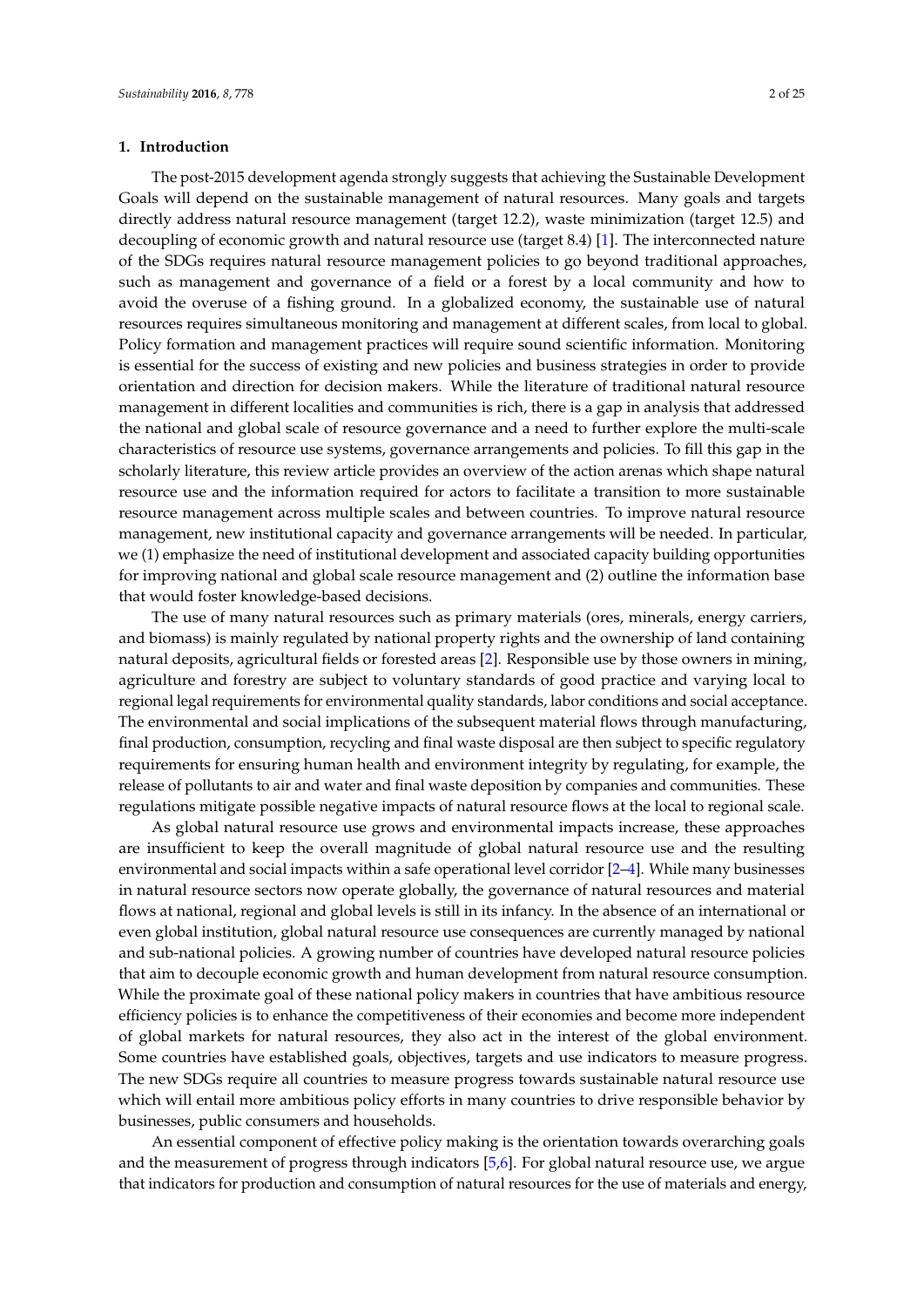land and water and the disposal of waste and GHG emissions, and in particular indicators derived from national Material Flow Accounting (MFA), should play a central role, because they report major environmental pressures and can be applied across sectors and for all geographical scales, from local to global. Examples of good practice and identifying win–win options for people, economy and the environment, and the guidance provided by indicators and targets for assessing progress, will be essential to enable more sustainable use of global natural resources across countries.

A definition of natural resources is an important starting point to devise monitoring systems and would include abiotic materials (fossil fuels, metal ores and minerals), biomass, energy, water, air and land. Some include ecosystem services such as biodiversity and life-sustaining functions of earth and ecosystems including climate stability. For our purpose we will adhere to a definition which excludes a broader suite of ecosystem services and relies on a definition of natural resources which is compatible with national accounts and the System of Environmental and Economic Accounts (SEEA) framework.

Global consumption of natural resources has been growing rapidly since the 1970s and has led to a multitude of environmental impacts including depletion of natural resources, acidification and eutrophication of land and water, waste problems, air pollution and climate change. Increasing extraction of natural resources has also resulted in increasingly negative social repercussions. The annual global extraction of materials grew from 30 billion tonnes in 1970 to 70 billion tonnes in 2010. Material extraction has accelerated since the year 2000, at a time when the global economy and population growth have slowed [\[2\]](#page-20-1). With a growing world population and a growing middle class, especially in developing countries, business as usual suggests that 125 billion tonnes of materials in 2030 and 180 billion tonnes of materials in 2050 will be required to fuel the global economy [\[7\]](#page-20-5). When materials that are mobilized in the process of materials extraction, but not further used economically are included, the projected overall extraction of primary materials in 2030 ranges between 300 and 335 billion tonnes [\[4\]](#page-20-2). The number of local social conflicts caused by environmental disturbances and community displacement because of fast-expanding extraction infrastructure, refining and manufacturing activities and final waste disposal is rising and of growing concern (see Ejolt project: http://www.ejolt.org). It should be noted that these local conflicts, for instance when involving extractive industries, are largely driven by demand in distant regions and result from patterns of manufacturing and consumption which have become unsustainable.

Water consumption is expected to increase in all sectors of the global economy. Growing water withdrawals for agriculture and energy will further exacerbate water scarcity in many regions and countries. A business-as-usual climate scenario projection indicates that a 40% water deficit will occur globally by 2030 [\[8\]](#page-20-6).

Fast-increasing land requirements for agriculture, timber production, mining, human settlements and transport infrastructure will significantly change land cover, affect hydrology and contribute to additional loss of biodiversity and increasing greenhouse gas emissions. From 2005 to 2050, unrestricted expansion of built-up land will more than double, reaching 260 to 420 million hectares worldwide [\[9\]](#page-20-7). To some extent this will occur at the expense of fertile agricultural land. The growing world population, changing diets, a stagnation of yield increases and soil degradation will lead to a significant expansion of cropland at the cost of grasslands, savannahs and forests, mainly in tropical countries. From 2005 to 2050, business-as-usual gross expansion might be in the range of 320 to 850 million hectares [\[3\]](#page-20-8).

Such tremendous change will demand large investment into new governance mechanisms to facilitate sustainable natural resource use. In this article, we will describe for the first time key challenges for monitoring and institutional development at the national and global level in order to support multi-scale governance towards sustainable resource management. We combine literature review with insights from our work as members of the International Resource Panel (IRP) hosted by the United Nations Environmental Programme. We start with reviewing the current situation of the different levels of natural resource management in order to provide an overview rather than to be exhaustive. We will then focus on global resource management by (supra-)national governance.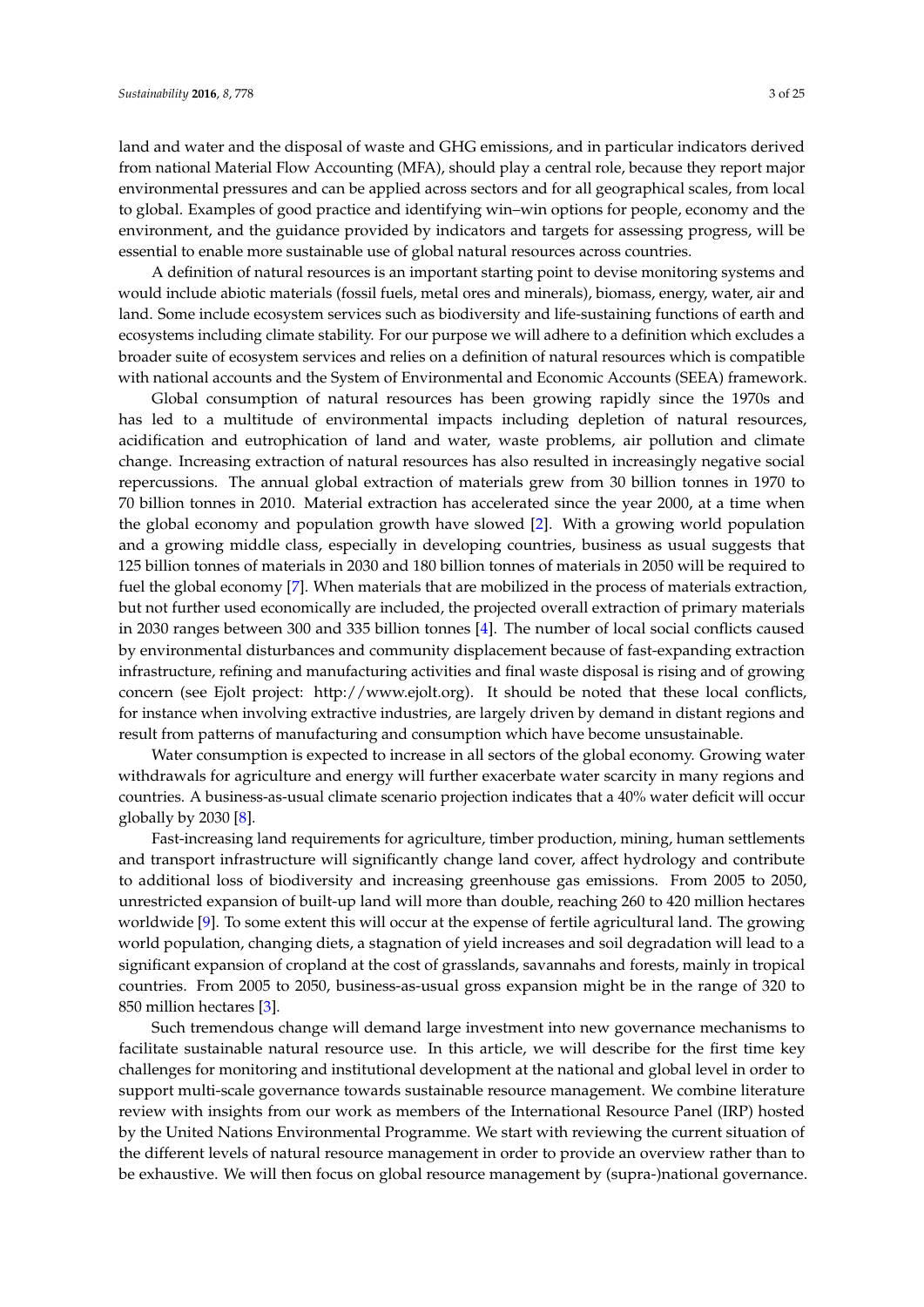We will highlight headline indicators which we think are key for monitoring natural resource use, i.e., materials, energy, land and water. We will discuss resource-related strategies and information required to successfully pursue the SDGs and will point out that those indicators can help monitoring and designing progress towards sustainable production and consumption which we deem central for reaching most of the SDGs with minimum of trade-offs. Against this background, we will outline the needs and options for institutional development to improve the knowledge base and proceed towards sustainable natural resource management at multiple scales and then focus on deficiencies at the national and global levels.

#### **2. Different Levels of Resource Management**

There are different levels of managing natural resources which are, however, interlinked. In the following we progress from local management and to higher scales towards the global scale. We will demonstrate that an action at a lower scale is necessary but not sufficient for guaranteeing the sustainable use of natural resources on a global scale. Towards this end, governance is also required at higher scales, and should be integrated across scales, and for that purpose adequate information is needed.

#### *2.1. Agriculture, Forestry, Fisheries and Mining*

Traditionally, natural resource management has focused largely on the local management of a farm, forest, fishing ground or mine. Key actors in this context have been individuals, cooperatives or companies of farmers, foresters, fishermen and mine owners and workers. For land-bound resources, there are principles, standards and guidelines for good agricultural [\[10\]](#page-20-9) or forestry practices [\[11\]](#page-20-10), for managing freshwater fisheries (e.g., [\[12\]](#page-20-11)) and for mining [\[13](#page-21-0)[,14\]](#page-21-1) which consider sustainability aspects of how to prolong the use of natural resources, extend local productivity and minimize undesired side-effects. Marine fisheries are often subject to significant competition leading to overfishing [\[15\]](#page-21-2). In this context, institutions are necessary to mitigate competition between land users and ocean fisheries, and to control impacts from primary sectors—including agriculture, forestry, inland fisheries and mining—beyond the fence. For instance, limits of pollution to ground or surface water from cropping fields or from mining waste are set by institutions at a higher scale (e.g., river basin management or country legislation). Nevertheless, even if all activities of primary natural resource extraction and harvest were conducted according to good practice, growing demand for land-based natural resources and inefficient use in further processing could lead to growing competition for land, inducing land use change and related impacts at a larger scale, a phenomenon which can already be observed with current practices where growing demand for food and non-food biomass leads to the expansion of cropland at the expense of grasslands, savannahs and forests [\[3\]](#page-20-8).

#### *2.2. Manufacturing Companies*

Companies have an interest in saving costs and optimizing their economic performance. Thus, they have a vested interest in decoupling their profit from the use of materials, energy, water, and the generation of waste and emissions within the company. This incentive is significantly influenced by external factors (markets and governments) and dependent on the potential for cost savings. Companies are increasingly implementing material and energy saving measures, which are often more effective if supported by provincial (state) or national government frameworks and policies [\[2\]](#page-20-1). The main focus is usually on material, energy and water efficiency within the company; these are part of standard reporting [\[16\]](#page-21-3). In the course of extended producer responsibility and the growing importance of social license to operate, an increasing number of companies are looking beyond the fence in order to comply with sustainability requirements [\[17\]](#page-21-4) defined at a higher scale, by applying a whole life-cycle perspective and getting involved in product chain management, for instance, to eliminate deforestation in the tropics from timber supply [\[18\]](#page-21-5).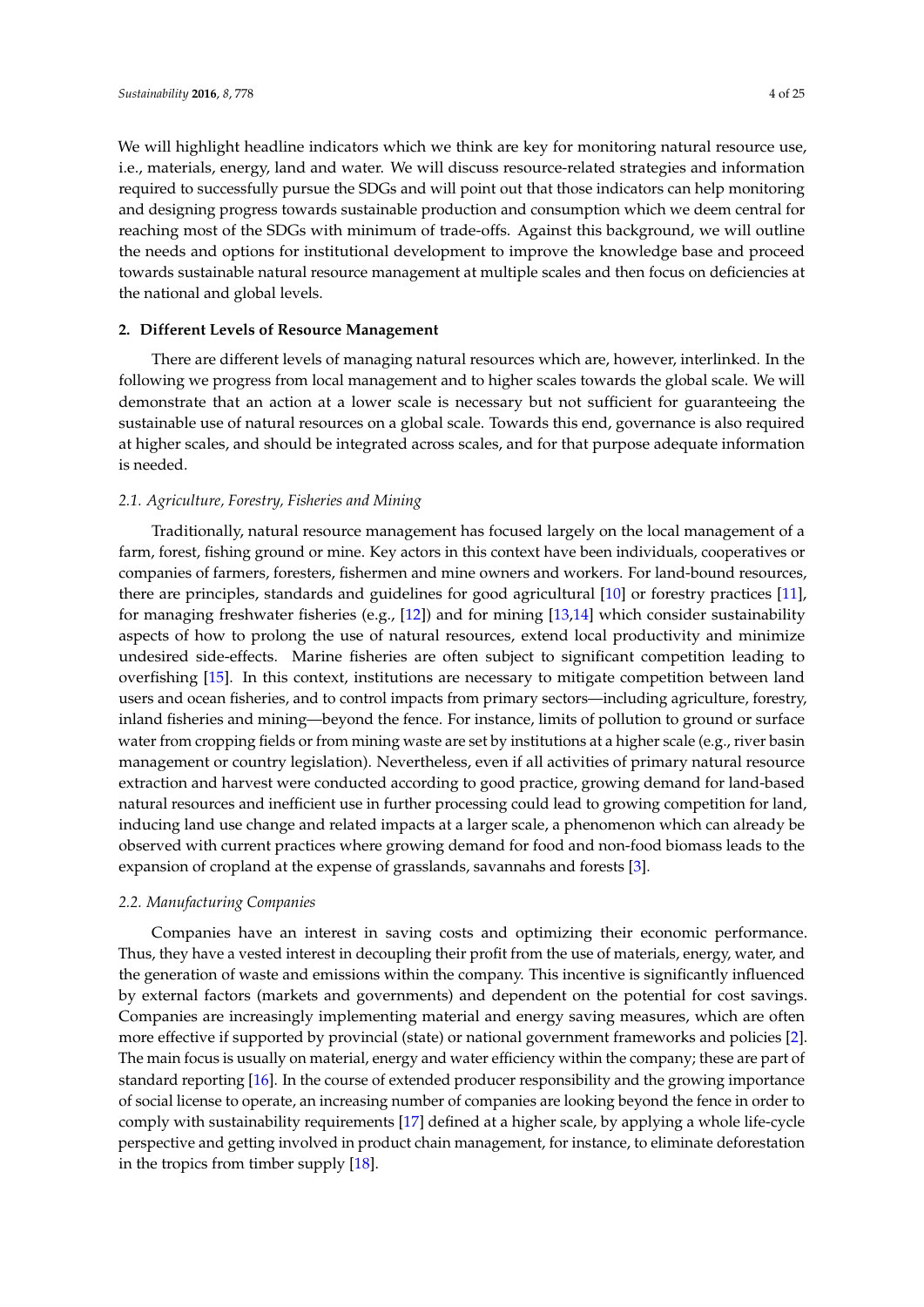#### *2.3. Private Households*

A private household has an interest in improving subsistence and well-being, enhancing income and avoiding losses of investment goods or through unnecessary wastage. Households also react to price signals which are determined by external factors. Low-income households are often deemed to use natural resources inefficiently, while wealthy households can choose efficient products but may consume more of them, a pattern which resembles relations between countries [\[19\]](#page-21-6). Consumer behavior critically depends on information about what alternatives are available on the market but such information is often incomplete. Households are usually rather distant from resource extraction activities. Product price is the main information provided, sometimes supplemented by environmental performance data for products (e.g., energy consumption of electric appliances). Price is, however, not always the single most important consideration of consumers and additional information is usually requested. In response to consumer awareness a multiplicity of product labels has emerged. While they may provide certain useful information, the overall effect is often confusion rather than clarity [\[20](#page-21-7)[,21\]](#page-21-8). Orientation towards key criteria seems lacking for many product labeling systems.

#### *2.4. Public Procurement*

Public procurement induces significant consumption of durable and nondurable goods. Economic efficiency is usually the highest priority, while guidelines to sustainable procurement have been crafted and are being refined (e.g., [\[22\]](#page-21-9)). As the administration serves the public interest and performs government functions, policy goals and targets, for instance on material and energy efficiency, could directly be implemented, if product-related information was available or made compulsory. Indeed, environmental product declarations (EPDs) [\[23\]](#page-21-10) are increasingly required for goods that are publicly purchased. The criteria are derived from LCA schemes. While most LCA impact indicators such as Global Warming Potential are well established, other categories such as Abiotic Resource Depletion lack consensus among LCA experts [\[24\]](#page-21-11). This lack of consensus is further exacerbated by a lack of understanding by those who are expected to use and interpret such information. Life-cycle-wide material efficiency is not yet considered in EPDs. Initial engineering standards to measure cumulative raw material requirements have just been drafted [\[25\]](#page-21-12). In the absence of overarching resource policy goals and corresponding guidelines for public administration, public procurement may result in unsustainable natural resource use despite good intentions.

#### *2.5. Product Chain Management*

This type of "horizontal" resource management extends beyond the boundary of a farm, company, household or public consumer. It is typically established by companies which have an interest in the life-cycle performance of their products. This interest is fostered by legal requirements of countries or voluntary commitments of companies and demanded by a growing proportion of wealthy consumers who want to buy more sustainably produced products. Product chain management may be supported by life-cycle-costing and LCA, thus facing the same limitations discussed above for EPDs, which represent a specific form of product certification. In general, certification schemes for selected products may provide an information chain which reaches from the field, forest, fishing ground or mine to the final consumer. Yet, under most circumstances only a limited share of product groups are subject to certification and labeling [\[3\]](#page-20-8). Criteria for certifying agricultural products mainly focus on direct environmental impacts of cropland management (e.g., [\[26\]](#page-21-13)). National resource efficiency may only be fostered when appropriate indicators are recorded on the basis of whole product life cycles. Moreover, unbound consumption of efficiently produced goods could lead to exceedance of safe levels of global resource consumption (as in the case of first generation biofuels), making control mechanisms necessary at higher scales.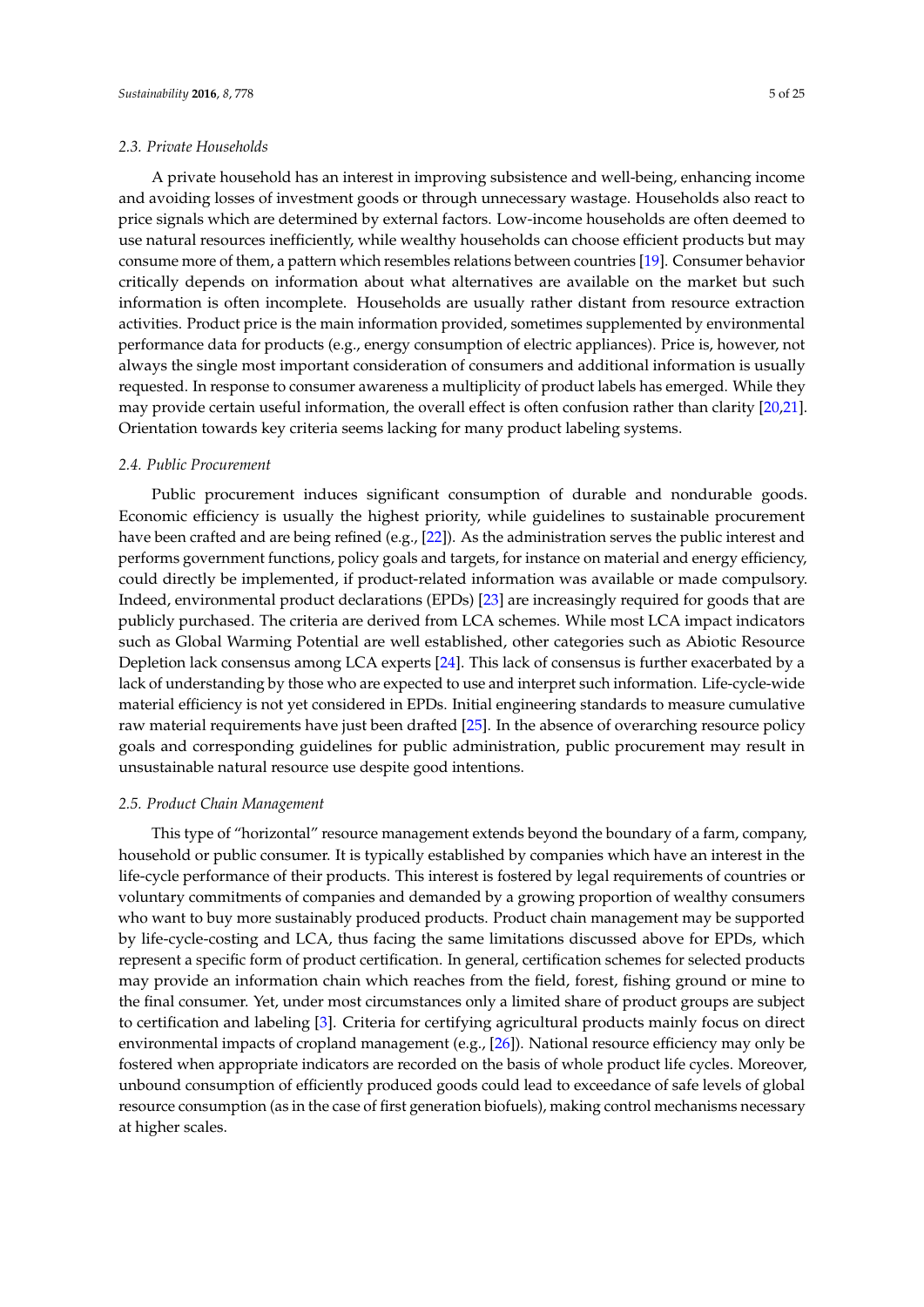#### *2.6. River Basin Management*

Integrated resource management at the level of a river basin considers the flows and stocks of water bodies together with all relevant activities which depend upon or may influence the quantity or quality of the water throughout the system [\[27\]](#page-21-14). The effluents from agriculture and industries, as well as households or sewage treatment, need to be controlled in order to ensure appropriate water quality. The relevant actors reside in agriculture and forestry as well as in cities and have to comply with standards which are often set by institutions at higher levels (sub-national or national or supranational). The implementation of policies and regulations, however, and the desired practice often depends on specific conditions within the river basin, in particular water availability. Globally, water consumption is mainly caused by agriculture (70%–80%) though energy and material supplies also require significant amounts of water [\[28\]](#page-21-15) which implies that higher energy and material efficiency in industry and households can contribute to better water efficiency at a higher spatial scale. This in turn requires monitoring and policies to foster material and energy efficiency across the whole economy.

#### *2.7. City and Regional Planning*

Spatial planning in cities and regions mainly decides where certain infrastructure, buildings or service facilities are going to be built and how they are connected by transport and communication facilities and utilities. Urban planning has little impact on sustainability outcomes at the building scale, which relies on environmentally focused building standards. The question of whole-of-life-cycle performance has attracted growing interest from city management and urban planners. The planning of infrastructure for transport, energy supply and water management of whole urban areas is often informed by considerations of resource requirements and carbon emissions within and beyond the city boundary [\[29\]](#page-21-16). Besides green field development, the maintenance and refurbishment of existing building stocks has become increasingly important, aiming for increased recycling (urban mining) and higher resource efficiency and lower carbon emissions at different levels within cities. Standards for infrastructure, housing and water management are, however, often set by institutions at higher scales including state and national governments. Improving the performance of cities to the benefit of overall sustainability requires avoiding shifting problems to urban hinterlands and other regions [\[30\]](#page-21-17). Resource efficiency may only be fostered effectively if adequate life-cycle-based indicators are applied and reference measures are provided for all cities within regions and globally to assess progress towards sustainable resource use.

#### *2.8. National Resource Management*

National resource management aims to improve the performance of countries, in terms of a consolidated physical basis. The main interests of countries that rely on natural resources from abroad include increased supply security, greater resilience to volatile world market prices and enhanced international competitiveness [\[31\]](#page-21-18). The latter may be improved by higher resource efficiency, which leads to cost savings and is enabled by innovation and technological progress [\[32\]](#page-21-19). An added benefit is the lower environmental burden achieved by natural resource conservation. Some countries, which have spearheaded national resource efficiency policies and programs, also intend to reduce their burden on other regions and to contribute to lower, safer and fairer resource use worldwide [\[31,](#page-21-18)[33\]](#page-22-0). National governance in pursuit of reducing global use of natural resources becomes more and more important. Whether this leads to more sustainable global resource use is informed by performance indicators which capture problem shifting between regions and sectors and benefit from targets for sustainable natural resource use levels. It also requires that indicators be applied consistently across multiple scales to inform regional, national and local resource management. In recent decades growing diversification of resource exporting and importing countries has occurred which has meant that countries which depend on resources from abroad have favored resource efficiency policies while resource exporting countries usually face a more adverse domestic policy context for resource efficiency policies.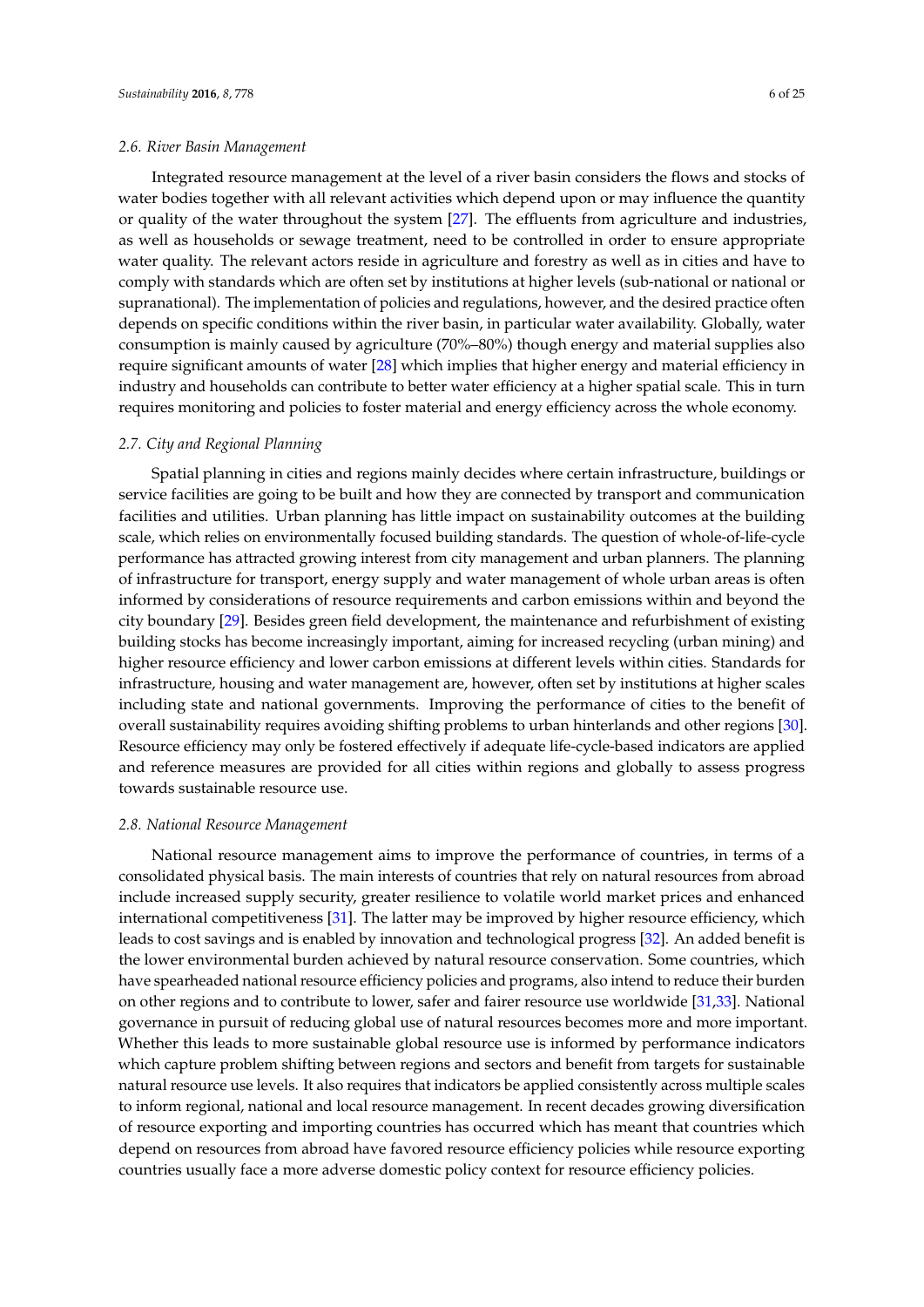#### *2.9. Global Resource Management*

Resource management by global institutions is still the exception and limited to only a few areas. For instance, in the Antarctica treaty [\[34\]](#page-22-1) countries agreed not to use the continent for natural resource extraction, and the UN Convention on Biological Diversity [\[35\]](#page-22-2) laid out principles and established instruments aimed to halt global loss of biodiversity in terrestrial and ocean ecosystems, i.e., within domestic as well as international waters. With regard to globally sustainable *use* of natural resources, including within production and consumption systems, there is still no international convention.

#### *2.10. Cross-Level Effects through Markets and Market Signals*

All actors across the levels described above are linked to markets through their economic activities. The role of markets and the ways in which various governance levels are using them in managing natural resource use are extremely important. The smaller the scale, the narrower the market segment influenced, although new technologies and management practices often start in niches. The higher the scale, the more pronounced are economic instruments when designed to incentivize more efficient and sustainable use of natural resources.

Multi-scale natural resource governance is already happening, at different paces and with different reaches at the various levels, with the major objective of mitigating environmental burdens associated with various natural resource uses. The challenge persists that at each level sustainability criteria will have to be considered in a consistent and synergistic way. Information is required to inform about and help minimize problem shifting across sectors and regions. For this purpose, vertical consistency across scale is necessary and indicators need to capture total natural resource use of lower scale actors and processes. For instance, national material flows comprise the material flows induced by all companies within a country. Capturing horizontal shifts between countries requires consideration of indirect material flows associated with trade, i.e., applying a whole-of-product-life-cycles perspective and commensurate system boundaries for the indicators.

Global natural resource consumption is significantly influenced by national policies. It is, therefore, worthwhile to consider a country's natural resource use and resource efficiency policies and develop options for institutional and capacity strengthening which can support national governments, especially in developing countries, to help steer global resource use towards sustainability by virtue of national policy settings.

#### **3. Global Natural Resource Management by (Supra-)National Governance**

#### *3.1. Goals of Resource Policies*

National resource policies pursue three complementary objectives: access to natural resources, increasing the efficiency of resource use, and ultimately adjusting the overall scale of natural resource use through technical and social innovation towards more sustainable levels.

- A Resource access policies: The goal is to ensure continuous and timely supply of affordable natural resources. Within a country, spatial planning and property rights arrangements, for instance, regulate exploration and mining licenses and often prevail above competing land uses. Supply security is guaranteed through long-term contractual arrangements between countries and businesses, and economic incentives are in place to support supply.
- B Resource efficiency policies: The objective is to enhance decoupling of economic growth and natural resource consumption. Often, the underlying objective is to become more independent of imports of natural resources, and to enhance competitiveness by saving costs and by driving innovation. Thus, economic benefits are the key incentive, while the reduced environmental burden is readily accepted as a bonus.
- C Sustainable natural resource use policies: The goal would be to use natural resources not only efficiently but also in an internationally fair, secure and environmentally safe manner for the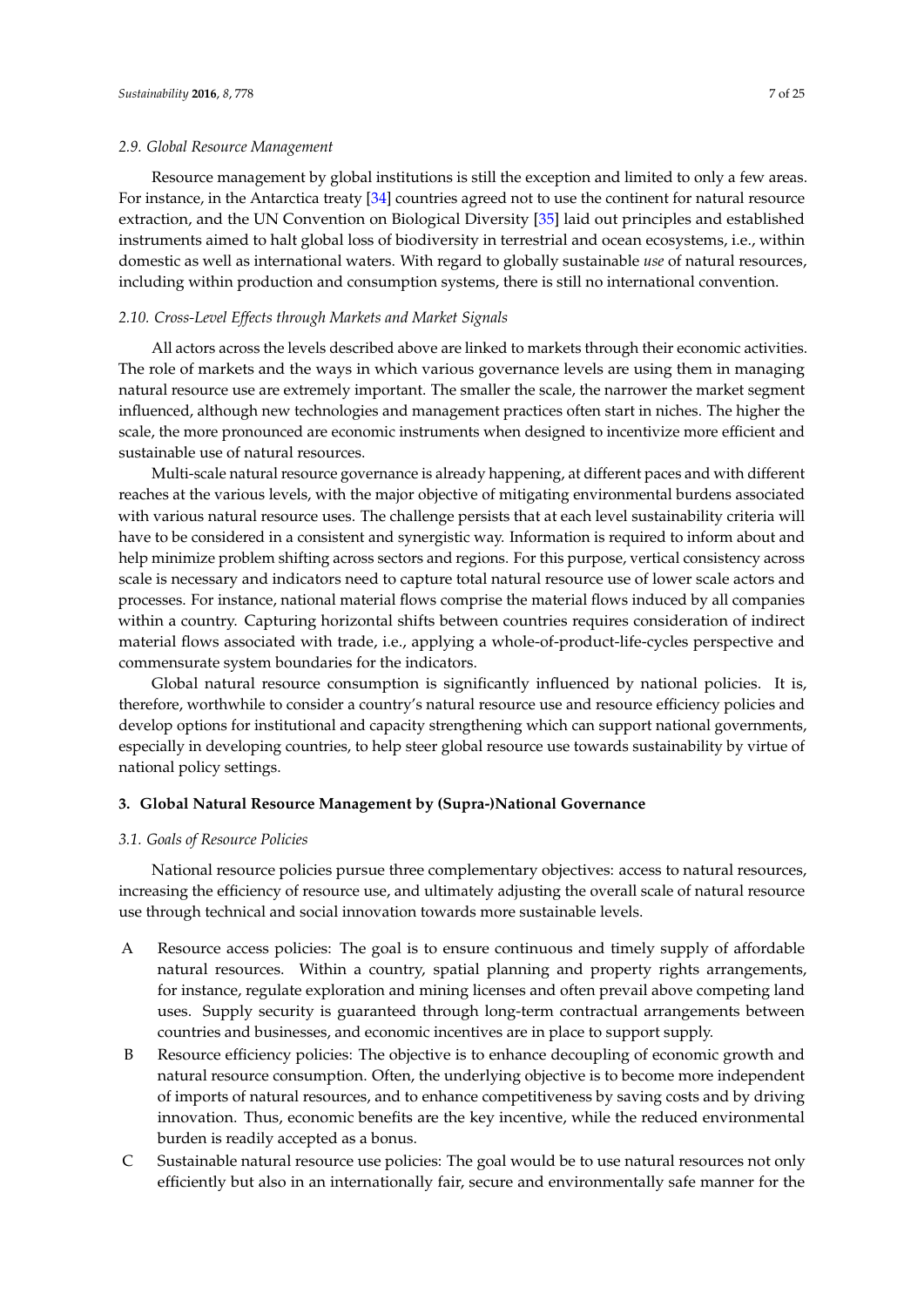provision of improved living standards and well-being. The objective is to complement resource efficiency measures with additional measures that avoid rebound effects and enable a shift towards resource sufficiency in terms of absolute levels of natural resource consumption.

The more advanced natural resource policies in a country are, the more aspects they integrate.

As a consequence, sustainable natural resource policies go beyond the scope of single government agencies and require the collaboration of a number of agencies, preferably coordinated by a lead agency. To be successful they rely on capacity to integrate the objectives of different policy domains such as economic, environmental, and urban and land use policies. If they are mainstreamed into all areas of policy they provide direction to all government policies. They require that the natural resource use consequences of all government policies and plans be assessed. They are often expressed as high-level policy agendas that steer sectoral policy efforts towards the goal of sustainable use of natural resources.

One such example is the raw material initiative of the European Union [\[36\]](#page-22-3) which comprises three pillars, two of which aim to secure supply, whereas the third aims to increase resource efficiency and thus enhance independence from foreign supply. The latter is particularly supported by the flagship initiative for a Resource Efficient Europe 2020 [\[37\]](#page-22-4) and the roadmap for a Resource Efficient Europe [\[38\]](#page-22-5). The dualism of resource security and resource efficiency policies can be observed in many countries. While the former, in principle, encourages an increase of natural resource extraction and harvest in some parts of the world, the latter tends to mitigate demand and has the opposite effect. Meanwhile, efficient—or smart—use of material resources has been formulated as a policy goal in China, Japan, South Korea, the EU, Austria, Estonia, France, Finland, Germany, the UK, Hungary, Poland, Portugal, Romania and Slovenia, with quantitative targets on resource productivity set by nine countries [\[31,](#page-21-18)[33\]](#page-22-0). Japan and Germany are also frontrunners with regard to policy programs fostering resource efficiency throughout the economy, within industries, public administration and households.

Sustainable natural resource use policies are more difficult to determine. While the aspect of international responsibility of avoiding overexploitation of natural resources is acknowledged by several countries at the general policy level, quantitative indicators of progress—in particular targets on absolute resource consumption—are still limited. Examples include the objective of reducing extraction of scarce aggregates in Sweden, Denmark and the UK, mainly driven by domestic resource constraints. The Austrian government has set a target of reducing domestic material consumption by 20% by 2020 compared to 2008 levels and has established a program for policy implementation. The government of Italy announced a target to reduce natural resource requirements by 90% by 2050 using a comprehensive measure of natural material resource use (The Total Material Requirement comprises all primary materials extracted domestically or abroad to support the production and consumption activities of a country, including both used and un-used extraction (the former represents the products sold by mining, agriculture etc., while the latter represents the extraction which remains there as a waste (such as overburden) and the excavation for construction and infrastructure building.). Policy implementation is not yet established. Switzerland aims to reduce consumption to environmental "footprint one" (for country references see [\[33\]](#page-22-0)). Discussions around setting targets for absolute reductions in natural resource consumption are ongoing in various countries.

Identifying appropriate policy targets for natural resource consumption is still in an early phase, as the scientific indications of which level of natural resource use would be globally sustainable represent a range—or corridor—rather than distinct and precisely determinable values [\[4\]](#page-20-2). In addition, any such policy target would reflect normative settings of social acceptability of environmental change rather than pure scientific deduction. The discourse on potential targets is ongoing, and the selection of key indicators seems to require a longer policy learning process.

Most countries with explicit resource policies so far aim at relative decoupling of natural resource use and economic growth. This implies that resource consumption might further grow in absolute terms, although at a lower rate than GDP. Policy priorities seem to vary. Wealthy countries which are net importers try to become more independent from imports and reduce their production costs.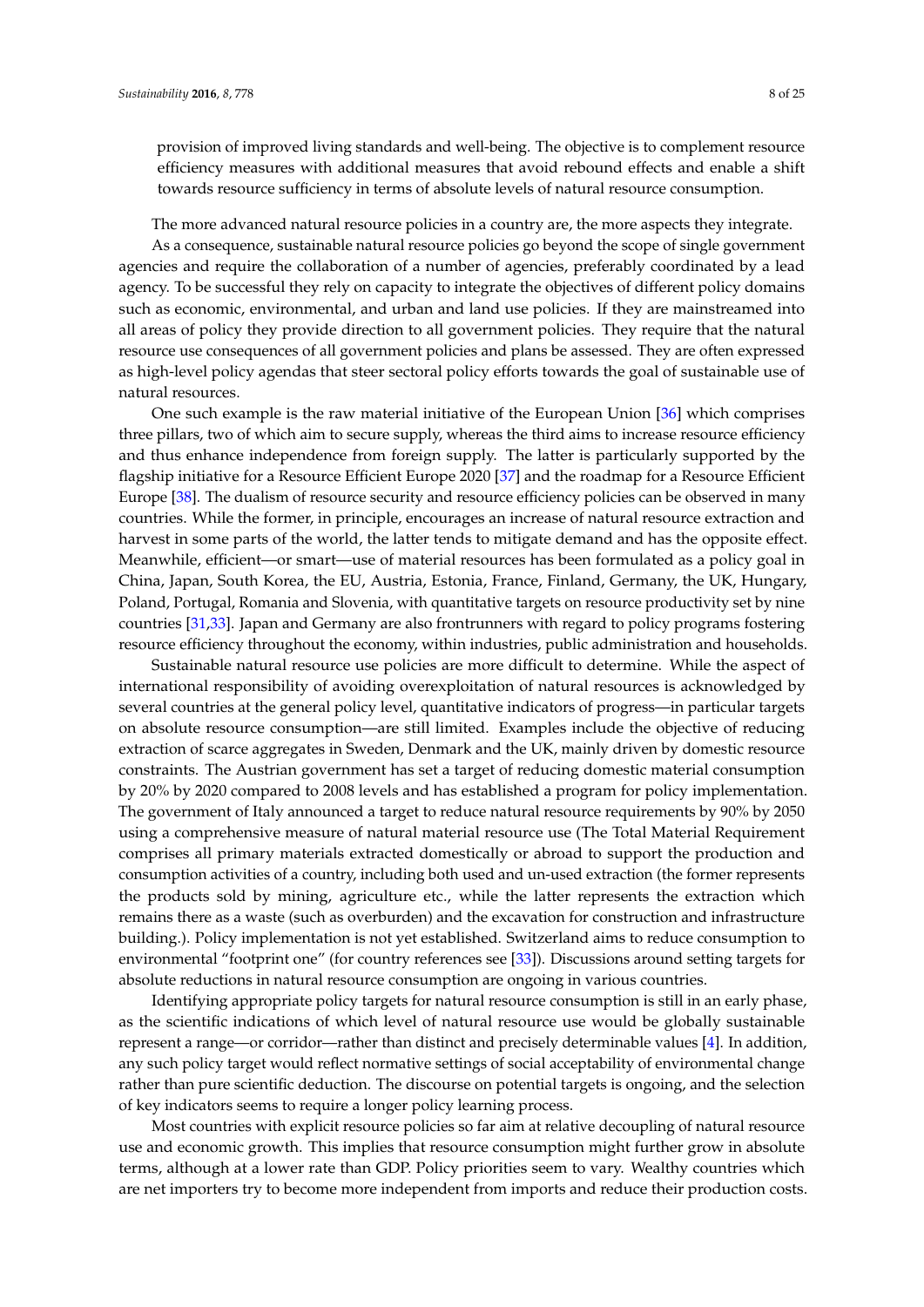Developing countries put emphasis on improving income conditions. For the build-up of infrastructure, material investments are required, and in low-income countries, the key challenge is increasing resource efficiency throughout the economy rather than restricting material consumption levels, which are still much lower on a per capita basis than in wealthy industrialized countries [\[39\]](#page-22-6). Towards the future, with rising income of the poor and growing well-being throughout the world, strongly increasing resource productivity may help to balance the consumption of natural resources at an environmentally safe and socially fair level [\[19\]](#page-21-6). Emerging economies with rapid economic growth, such as in the Asia-Pacific region, are especially challenged [\[40\]](#page-22-7). For countries like China further progress towards decoupling is a priority. The recent Chinese 13th Five-Year Plan set mandatory targets for increasing productivity of energy and water related to GDP by 15% and 23%, resp., and  $CO<sub>2</sub>$  emissions per unit of GDP shall decrease by 18% (2015–2020), while the annual GDP growth rate should be larger than 6.5% [\[41\]](#page-22-8).

While most countries are net importers of natural resources [\[2\]](#page-20-1), a few large countries such as Australia, Canada, and Russia, parts of Latin America, Africa and Asia with significant endowment of natural resources are, and might continue to be, net exporters. In the course of falling prices for fossil fuels and metal ores in recent years, it has become clear that their economies would also benefit from becoming less dependent on the export of natural resources, for instance, through diversification, recycling and boosting service-based domestic economic activities.

#### *3.2. Recent Resource Policies emerged from a Comprehensive Systems Perspective*

#### 3.2.1. Interaction of Research, Statistics and Policy

Resource access policies have a long tradition since the beginnings of human civilization. They existed in hunter–gatherer societies, early agricultural settlements, and the large Greek and Roman empires, which caused the colonization of whole continents through European powers and were the source of military conflict in the 20th century. Historically, military force and economic power have always been essential elements of resource access policy. While the conflicts often result from many causes and complex interactions, violent conflicts still arise from quarrels over or fueled by the desire to access natural resources [\[42,](#page-22-9)[43\]](#page-22-10).

Much more promising, as a means to overcome conflicting policies and move towards more peaceful development, is the development of resource efficiency policies and policies for sustainable resource use.

Resource efficiency policies have been developed against the background of an enlarged systems perspective in particular in the domain of material flows. In the second half of the 20th century environmental policies focused on the control of pollutants and emissions to air and water as well as safe waste disposal and focused on end-of-pipe solutions [\[32\]](#page-21-19). In the early 1990s, national material flow accounts provided a more comprehensive picture of the physical economy. These are based on the notion that natural resource inputs determine waste and emission levels and are associated with environmental impacts along the production–consumption chain from extraction to final disposal. The national economy perspective is comparable with economic accounting. The territorial perspective was extended by the life-cycle perspective based on LCA of products, so that foreign trade could be traced back to resource flows [\[44\]](#page-22-11). The new approach informed and enabled resource efficiency policies and a new focus on decoupling of natural resource inputs from economic growth. This resulted from a societal learning process.

The collaborative learning process involved science, statistics and the policy community and triggered a new level of ambition and effort by all players involved (Figure [1\)](#page-9-0). In the early 1990s, independent research in Japan, Austria and Germany provided first national material flow accounts (for historical references see [\[44,](#page-22-11)[45\]](#page-22-12). In Japan, researchers at the National Institute for Environmental Studies produced the first flow chart of material throughput of the national economy for the White Book in 1992, which provided the systems perspective for developing the 3R strategy (reduce,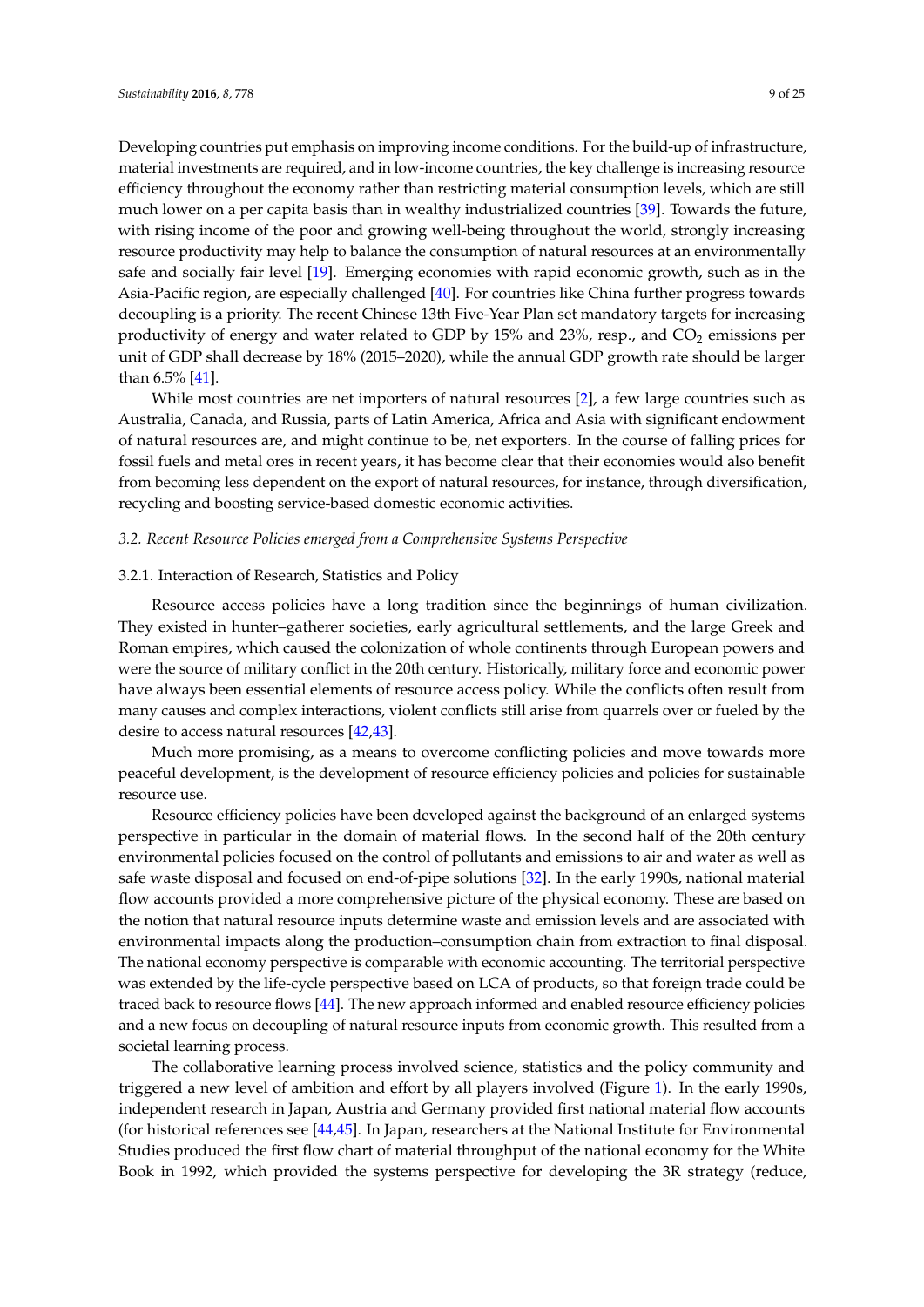reuse, recycle) in the subsequent decade. In Germany, research at the Wuppertal Institute provided *Sustainability* **2016**, *8*, 778 10 of 25 accounts which were adopted by the German Statistical Office and laid the basis for regular reporting. Indicators derived from economy-wide material flow accounting were used in studies such as Sustainable Germany [46] which proposed targets on resource productivity to operationalize the factor 4–10 concep[t. T](#page-22-13)hose indicators with more moderate targets were then adopted into the first factor 4–10 concept. Those indicators with more moderate targets were then adopted into the first draft of the German Government's environmental policy program, which was introduced in the German Sustainability Strategy launched in 2002. In Austria a similar institutional interaction between academia, the environment department and the national statistical office resulted in the implementation of MFA accounts into regular statistical reporting, and later towards resource efficiency policy targets. efficiency policy targets.

<span id="page-9-0"></span>

**Figure 1.** The societal learning and inspiration cycle involving research, policy and statistics. **Figure 1.** The societal learning and inspiration cycle involving research, policy and statistics.

Policy demand for information derived from economy-wide material flow accounts was Policy demand for information derived from economy-wide material flow accounts was significantly boosted by two international comparative studies [\[47](#page-22-14)[,48\]](#page-22-15). Both rising demand and method which enabled benchmarking of countries triggered the development of guidelines by a method which enabled benchmarking of countries triggered the development of guidelines by Eurostat [49,50] and the OECD [51] for material flow accounts and headline indicators. Since 2000, Eurostat [\[49](#page-22-16)[,50\]](#page-22-17) and the OECD [\[51\]](#page-22-18) for material flow accounts and headline indicators. Since 2000, resource efficiency policies have been developed by pioneering countries and regions including resource efficiency policies have been developed by pioneering countries and regions including Japan, Austria and Germany and the European Union. They have focused on decoupling indicators [\[33\]](#page-22-0). [33]. The methodology and indicators for economy-wide national MFA are now well established The methodology and indicators for economy-wide national MFA are now well established [\[45\]](#page-22-12). Figure [1](#page-9-0) sketches the collaborative learning that occurred in a new institutional setting involving researchers, environmental ministries and national statistical offices. A positive feedback loop of interest and ambition was created which reinforced the activities in research, policy and statistics. We name the collaborative learning that raised the engagement of all actors and led to outcomes that no individual actor could have achieved alone the "inspiration cycle". It enabled new insights through challenging outdated views and creating new opportunities.

In 2007, the International Panel for Sustainable Resource Management (now called the In 2007, the International Panel for Sustainable Resource Management (now called the International Resource Panel, IRP) was established providing an international forum of independent International Resource Panel, IRP) was established providing an international forum of independent research and review. Although not part of an intergovernmental process, the panel interacts with a research and review. Although not part of an intergovernmental process, the panel interacts with a steering committee including representatives of member countries' governments. The panel experts steering committee including representatives of member countries' governments. The panel experts have produced a multitude of studies, which focus on key problems, sectors and natural resources, have produced a multitude of studies, which focus on key problems, sectors and natural resources, outline future visions and describe possible policies and measures to facilitate a global transition outline future visions and describe possible policies and measures to facilitate a global transition towards more sustainable natural resource use. In a recent assessment study the IRP reported, for the first time, material flows for all countries in the world including a territorial and footprint perspective [\[52\]](#page-22-19).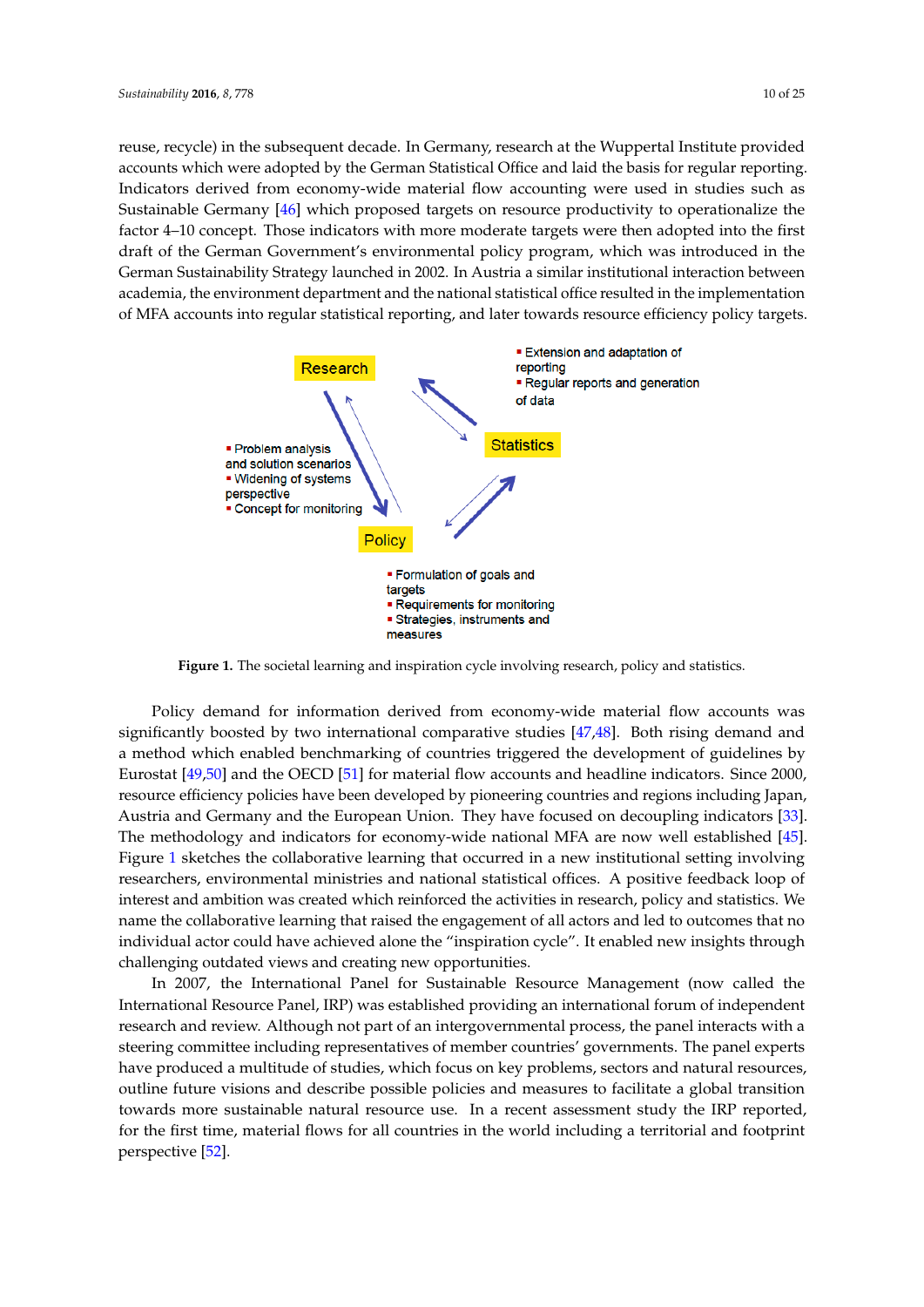#### 3.2.2. Framework of Indicators and Focus on Resource Inputs

In the 1990s, the Driving forces–Pressure–State–Impact–Response (DPSIR) framework was established to provide a consistent overall framework for environmental indicators and socio-economic *Sustainability* **2016**, *8*, 778 11 of 25 drivers including policy responses [\[53\]](#page-22-20). To allow for early policy intervention, pressure indicators are key. Material and energy flow accounts provide pressure indicators for the DPSIR framework. The pressures have well-understood links with production and consumption and with environmental impacts. They represent the physical exchange between nature and society (Figure [2\)](#page-10-0). In order to be policy relevant, the key indicators should describe relevant pressures and be robust against substitution tured in major categories. Figure [2](#page-10-0) shows the main relationships between drivers, pressures and impacts based on socio-industrial metabolism from extraction to final disposal of resources. Indicators for Final disposal disposal disposal of resource extraction (material, energy, water requirements) and indicators for pressures by the volume of resource extraction (material, energy, water requirements) and indicators for specific output-oriented impacts (e.g., global warming potential) are complementary and cannot be substituted for each other [\[54\]](#page-22-21). Recently Steinmann et al. (2016) found that the life-cycle-wide input of fossil energy, materials, land, and water ("resource footprints") together explains 82% of the variance of all LCA impact categories covered in a standard database such as Ecoinvent. They conclude that "the plethora of environmental indicators can be reduced to a small key set, representing the major part of the variation in environmental impacts between product life cycles." [\[55\]](#page-22-22). While it is clear that substance-specific impacts such as toxicological hazards cannot be precisely predicted by the magnitude of natural resource inputs, the latter basically determines the material throughput and magnitude of natural resource inputs, the latter basically determines the material throughput and footprints of economies. footprints of economies. warming potential impacts (e.g., global warming potential) are complementary and cannot

<span id="page-10-0"></span>

**Figure 2.** Overview scheme of the physical economy within the DPSIR system [4]. **Figure 2.** Overview scheme of the physical economy within the DPSIR system [\[4\]](#page-20-2).

Because countries participate in global trade, the application of a "whole-of-life-cycles Because countries participate in global trade, the application of a "whole-of-life-cycles perspective" of traded products requires that imports and exports are related to where primary extraction took place to reflect global supply chains. Thus, it is preferable that key indicators are applicable not only within a domestic-economy based, national accounting framework, but also within an LCA framework for selected products. To compare dynamics at the national scale with development at lower scales such as regions, communities, companies and households, it is necessary that the key indicators are  $\overline{\text{const}}$  consistently applicable across scales (Figure [3\)](#page-11-0).

At each scale, so far, several indicators have emerged to monitor environmental performance. At each scale, so far, several indicators have emerged to monitor environmental performance. For each search supply several materialists have enterprints and chained chain formulation  $\frac{1}{2}$ For instance, urban infrastructure supply chain footprints have been developed to describe<br>in the cities in the cities in the cities in the cities is well as well as of the cities in the cities in the c direct-plus-indirect energy use, GHG emissions and water use of cities [\[56–](#page-23-0)[59\]](#page-23-1), as well as of production and consumption at the city scale  $[60]$ . In addition, sector-specific benchmarks of resource use are useful in comparing infrastructure performance by sectors, e.g., provision of water, energy-efficient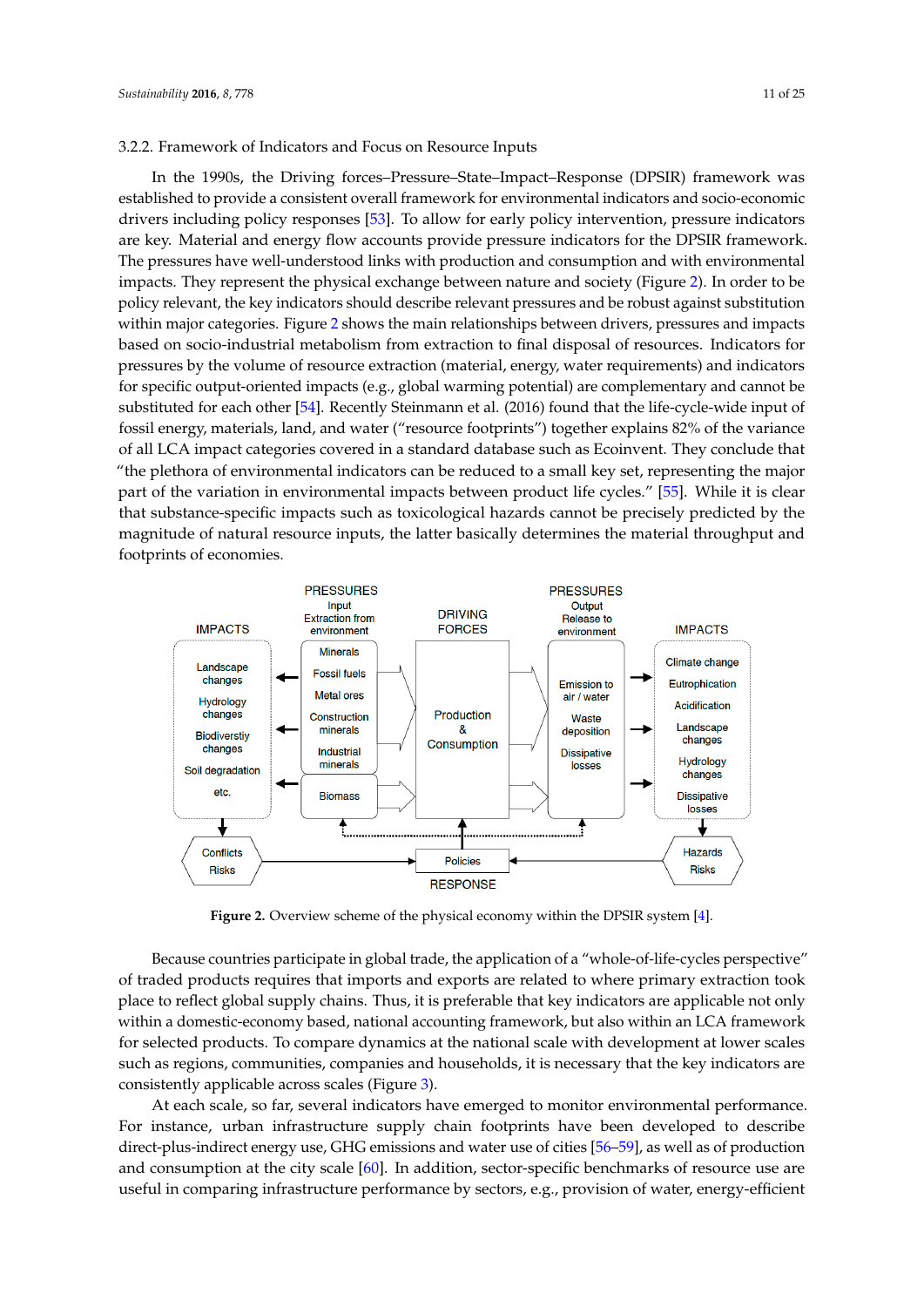housing, transportation, etc. [\[57\]](#page-23-3). Such footprints are to a large extent derived from national data or at *Sustainability* **2016**, *8*, 778 12 of 25 least combine national with local data.

There is, however, still a large deficit in key indicators of global natural resource use at the national There is, however, still a large deficit in key indicators of global natural resource use at the level. For reference purposes and improved consistency of cross-scale natural resource governance this gap needs to be filled.

<span id="page-11-0"></span>

**Figure 3.** Multi-scale system of production and consumption: the smaller the spatial unit the larger **Figure 3.** Multi-scale system of production and consumption: the smaller the spatial unit the larger the proportion of horizontal flows and the need to consider up-stream resource flows. the proportion of horizontal flows and the need to consider up-stream resource flows. (RE: resource extraction, WE: waste disposal and emission release).

# *3.3. Key Indicators of Natural Resource Use 3.3. Key Indicators of Natural Resource Use*

When comparing resource use and consumption of countries, the use of raw materials, land, When comparing resource use and consumption of countries, the use of raw materials, land, water and air are of basic interest (Table [1\)](#page-12-0). Whereas indicators of material input, land use and water consumption represent inputs from the environment to the economy, the use of air may be better consumption represent inputs from the environment to the economy, the use of air may be better represented by the output of greenhouse gases (GHG) emitted to atmosphere (the latter is usually represented by the output of greenhouse gases (GHG) emitted to atmosphere (the latter is usually proportional to input of generational gales (GTO) entities to unnopplere (are mater to modula also proportional to inputs of fossil energy). Thus, four major pressures of resource use would be represented (which, according to Steinmann et al. (2016) [\[55\]](#page-22-22), also might cover more than four fifths of the variance of all output-related environmental impacts).

For each domain of natural resource use, territorial and life-cycle or global perspectives can be applied, the former confining the system boundary to the political boundary of the country, the latter applying a whole of life-cycle system boundary, i.e., focusing on exchanges between nature and society worldwide. When the life-cycle perspective is applied to a country's performance, two questions may be answered: what is the resource use for both production and consumption within the country (including resource use for production of exports), and what is the resource use of the final consumption in the country (excluding the resource use of exports). When the whole life-cycle of all products consumed in a country is measured the indicator is termed "footprint". The literature now speaks of a set or family of footprints [\[61\]](#page-23-4) which include material footprint, energy footprint, water footprint, land footprint and carbon or GHG footprint (Carbon and GHG emission footprint may differ when the former is defined only on the basis of carbon dioxide and other carbon-based emissions such as methane, while the latter includes also, e.g., nitrous oxide emissions.). Relating the indicators for natural resource use to Gross Domestic Product (GDP) allows monitoring of the progress of decoupling natural resource use from economic development [\[19\]](#page-21-6).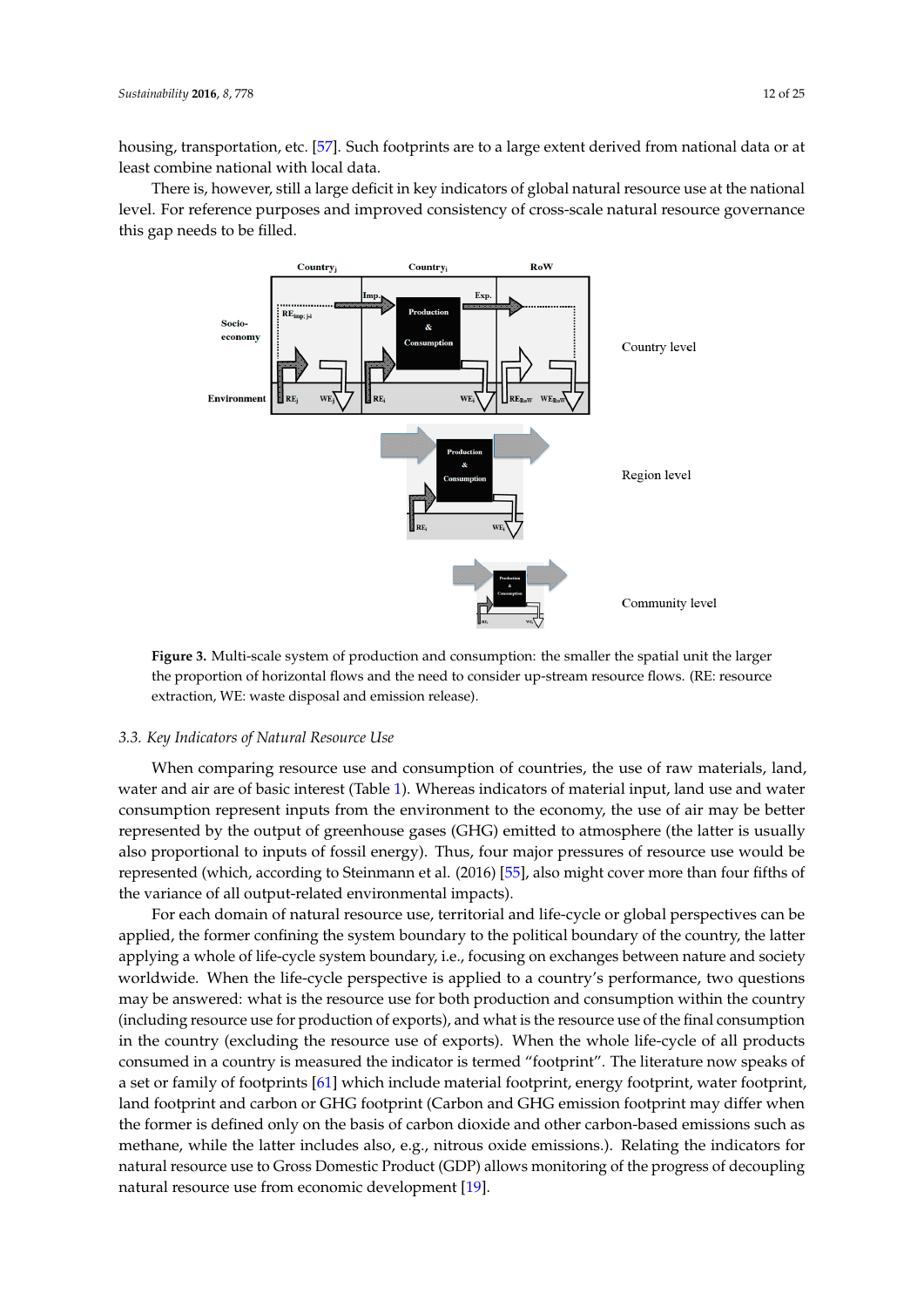|                  | <b>Territory or National Perspective</b>                            | Global Supply Chain or International Perspective                                                                         |
|------------------|---------------------------------------------------------------------|--------------------------------------------------------------------------------------------------------------------------|
| <b>Materials</b> | Domestic extraction, use and<br>consumption (DEU, DUE,<br>DMI, DMC) | Primary material resource requirements of production (RMI,<br>TMR) and consumption<br>("material footprint": RMC, TMC)   |
| Land             | Artificial land or built-up area                                    | Direct and indirect land use for consumption of<br>biomass-based products focusing on cropland<br>("cropland footprint") |
| Water            | Water withdrawal                                                    | Direct and indirect water consumption<br>(e.g., water footprint)                                                         |
| Air              | GHG emissions                                                       | Direct and indirect GHG emissions<br>(both carbon and non-carbon emissions)                                              |

<span id="page-12-0"></span>**Table 1.** Overview of types and examples of key indicators of natural resource use: territory and life-cycle (footprint) perspective.

Note: DE Domestic Extraction, DMI Direct Material Input, DMC Domestic Material Consumption, RMI Raw Material Input, RMC Raw Material Consumption, TMR Total Material Requirement, TMC Total Material Consumption

#### 3.3.1. Materials

Socio-economic material flows and related environmental and social impacts are expected to grow significantly in the coming decades [\[4](#page-20-2)[,7](#page-20-5)[,19\]](#page-21-6).

Data for domestic extraction of minerals (metals, industrial minerals, construction minerals and fossil fuels) and harvest of biomass (agriculture, forestry, fisheries) are available for more than 200 countries worldwide. A new IRP dataset provides detailed data for material extraction and trade and also aggregated data for main resource categories as well as national indicators such as Direct Material Input (DMI) and Domestic Material Consumption (DMC) and also material footprint (MF) of final demand data and indicators (Data are available at www.uneplive.org.).

A regular update of material flow data would allow monitoring of progress toward material productivity and the assessment of decoupling of material use in production and consumption and economic development. This could be done country-wise or for world regions. In recent years, international comparisons of material consumption and productivity have been provided by UNEP (2011) [\[19\]](#page-21-6), Dittrich et al. (2012) [\[62\]](#page-23-5), UNEP 2015 [\[40\]](#page-22-7) and UNEP 2016 [\[52\]](#page-22-19).

Accounting for the material footprint of countries requires more comprehensive analysis of the indirect flows of materials associated with imports and exports. This may be done by input-output analysis [\[63\]](#page-23-6). For international comparison, such an analysis was performed by Wiedmann et al. (2015) [\[64\]](#page-23-7) and UNEP 2016 [\[52\]](#page-22-19) establishing accounts for material footprints (Raw Material Consumption) of countries. EEA 2013 commissioned a comparative sectoral analysis, comprising both used and unused extraction for European countries, thus presenting results for Total Material Consumption [\[65\]](#page-23-8).

#### 3.3.2. Land Use

Land is quite a specific resource where the limits and the competition of various sectors are obvious, although the driving forces are increasingly distant from their effects.

Global land use change is mainly driven by expansion of urban and agricultural areas and reduction in forest area. As intensity of land use, e.g., in agriculture and forestry, increases, certain areas become severely degraded [\[3\]](#page-20-8).

Worldwide area of cropland and pasture land as well as forests is regularly recorded by FAO. Data on urban or built-up area is rather poor.

Land footprint analysis, which links major types of land use with a life-cycle perspective to final consumption of products in a country, has been performed so far on the basis of research projects by institutes for single countries or regions such as the European Union (O'Brien et al. 2015 [\[66\]](#page-23-9) and references therein). Statistical offices have only recently started to adopt the method [\[67\]](#page-23-10). The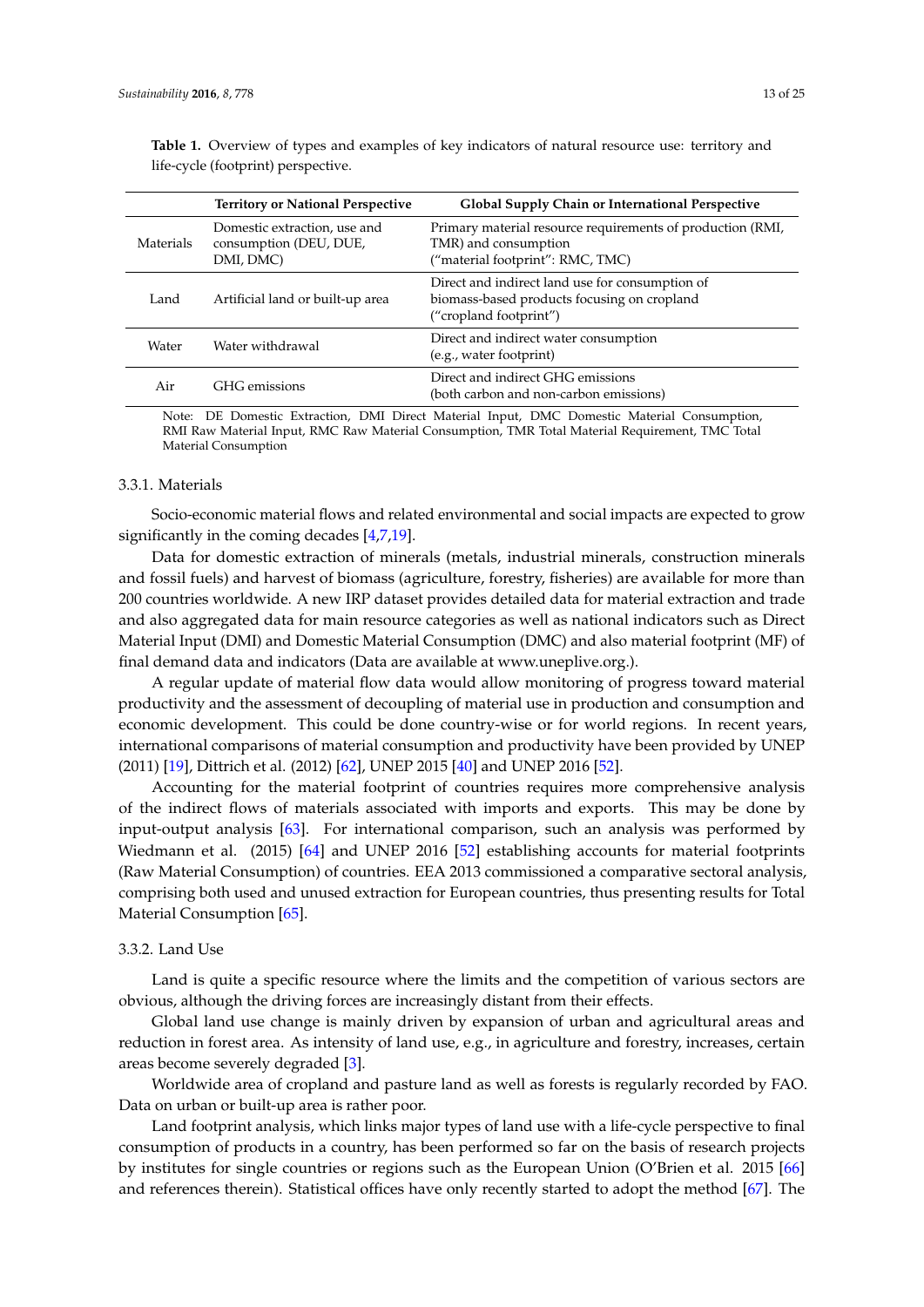land footprint is determined by either a coefficient approach following the economy-wide material flow analysis method, or by input-output analysis, mainly using a combination of land use data and economic input-output tables. Thus, material, land and carbon footprint can be analyzed consistently [\[63\]](#page-23-6).

Land use change has been modeled extensively in pursuit of various research questions. Only recently, land use change induced by countries' consumption has also been studied in view of synergies and conflicts in implementing the SDGs [\[68\]](#page-23-11).

#### 3.3.3. Water Use

Water consumption will lead to increasing scarcity of freshwater with sufficient quality in various world regions [\[69\]](#page-23-12). UN-Water (see, e.g., http://www.unwater.org/kwip) and others are reporting on water withdrawal, water scarcity and quality, sanitation, etc. Efficiency of water use has not yet been recorded regularly and could potentially receive higher attention.

Different accounting schemes have been applied and various databases exist to describe water management [\[70\]](#page-23-13). Water consumption per capita may be related to water availability of regions or countries, e.g., by the withdrawal-to-availability ratio [\[69\]](#page-23-12). UN-Water reports renewable freshwater availability per capita and the percentage of withdrawals from total renewable available water as well as other indicators for all UN countries.

The water footprint concept as developed by Hoekstra and colleagues (2011) [\[71\]](#page-23-14) in general captures direct and indirect consumptive uses and pollution of water of countries, considering also import- and export-related product water footprints. It comprises three elements: green water footprint (mainly evapotranspiration in agricultural fields), blue water footprint (withdrawals from surface or groundwater without return), and grey water footprint (theoretical volume required to dilute pollutants below environmental quality standards). While the water footprint has been determined for all countries with more than 5 million inhabitants [\[72\]](#page-23-15), its interpretation is not straightforward. Evapotranspiration of natural vegetation is often much higher than for cropping fields, and also very difficult to measure. Measuring pollution by required dilution volume requires a tremendous amount of data, depending on the number of pollutants and regional standards. Therefore, when considering regular reporting and benchmarking of countries, concentrating on blue water footprint could be an option. This indicator, however, excludes withdrawals which are returned to the same catchment area and thus excludes, for instance, cooling water for power stations which is not evaporated but returned to the river (with increased temperature), a flow which dominates water withdrawals in industrial countries like Germany. Moreover, the water footprint is a pure volumetric indicator which neglects water availability which is becoming serious in various world regions.

A water scarcity index (WSI) has been developed [\[73\]](#page-23-16) and is available for all countries. It is based on the relation of freshwater withdrawals to hydrological availability of more than 10,000 watersheds [\[74\]](#page-23-17). WSI has been developed as characterization factor in LCA. It could also be applied to domestic blue water consumption, thus providing a comparable benchmark for international comparison, and a basis to measure decoupling.

Altogether, territorial accounting methods have been established for material, land and water use. Methods and indicators have been developed to calculate global footprints for the consumption of these resources. International comparisons and databases seem most advanced for the material footprint, which could possibly provide a starting point for regular reporting of global resource use. Nevertheless, institutional improvements are necessary to establish the operational basis for regular data updates and provision of key indicators based on EW-MFA.

Policy demand for target values and research-based reference values for assessment of the status quo and trends with regard to sustainability might further drive the "inspiration cycle" shown in Figure [1](#page-9-0) above between research, policy and statistics.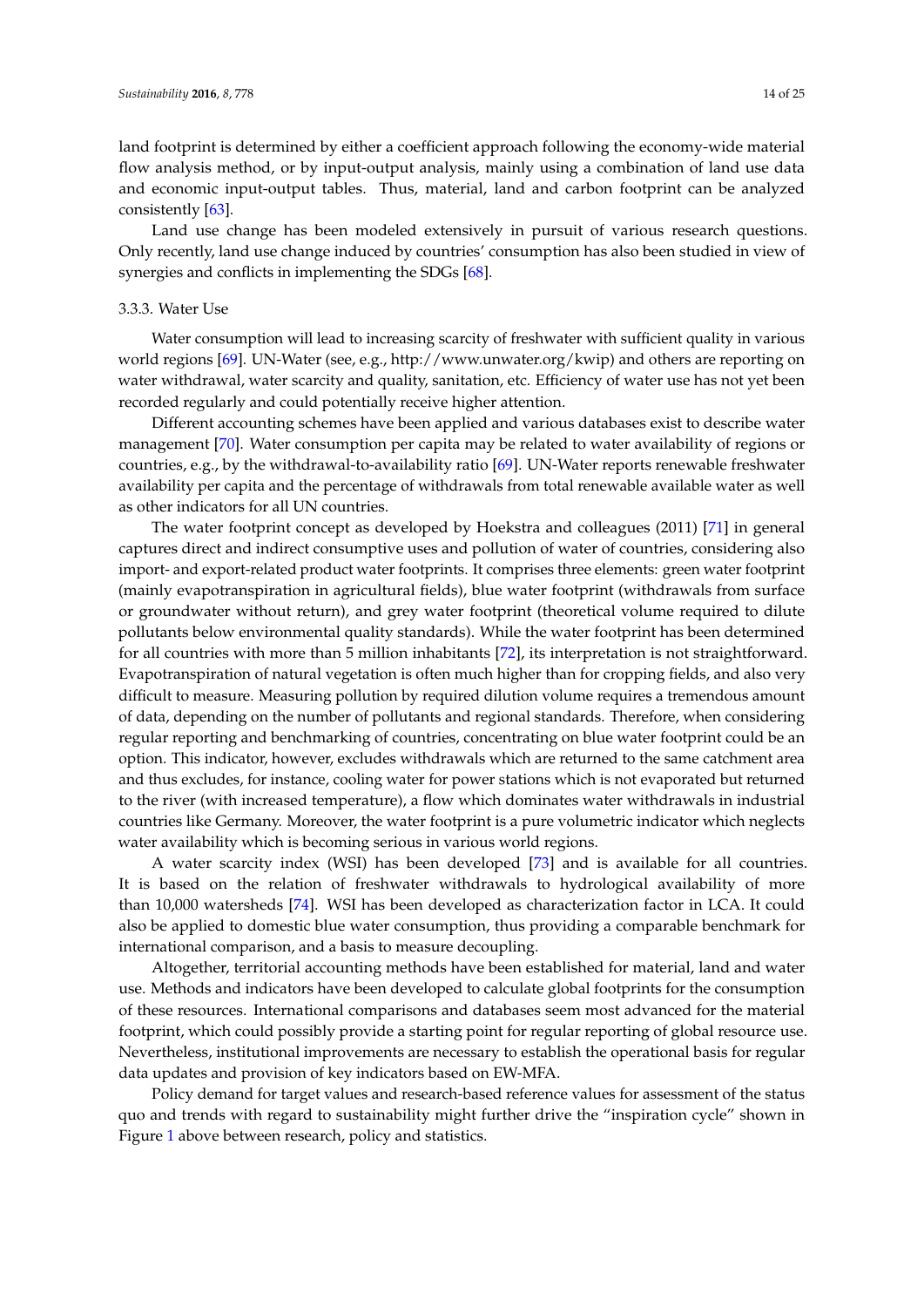#### *3.4. Information on Resource Use required for Implementing the SDGs*

Policy demand for regular monitoring of material, land and water use, and associated footprints, might grow alongside knowledge about how these indicators can support the implementation of the SDGs [\[1\]](#page-20-0).

The 2030 development agenda comprises 17 goals (Table [2\)](#page-17-0). Many of them relate directly or indirectly to natural resource use. Against the background of the DPSIR framework and socio-economic metabolism perspective, the following groups can be distinguished, reflecting impacts on earth systems, resource flows from nature, their driving forces and societal needs:

- I Goals emphasizing preservation and sustainable use of earth systems 13 (climate), 14 (oceans), 15 (terrestrial ecosystems)
- II Goals emphasizing sustainable supply by resource sectors 2 (food, agriculture), 6 (water), 7 (energy)
- III Goals emphasizing social and technical improvements of the economy 1 (poverty), 8 (economic growth), 9 (infrastructure, industries), 10 (inequality), 11 (cities), 12 (consumption and production)
- IV Goals emphasizing cultural improvements of society 3 (health), 4 (education), 5 (gender), 16 (peace)

The main question for policy is how goals II–IV can be achieved without compromising the life-sustaining basis of natural resources and ecosystems reflected by goal group I. In other words: How can sustainable resource use be reached which preserves and improves the living environment while supporting progress towards goal groups II–IV? Concrete modes and options for implementation must be considered as well as potential conflicts and synergies. Pursuit of goals in group II requires increased efficiency in the use of agricultural resources, water and energy, comprising technical and organizational improvements at local to regional scales. Information on the resource efficiency of food systems and supply technologies is needed. Whether sectoral improvements lead to overall improvement and not just transregional problem shifts will also require monitoring of resource footprints at national level.

The implementation of goals in group III seems most challenging. The conventional approach of alleviating poverty, promoting economic growth, providing higher welfare for all, generating better utilities and prosperous industries, and allowing consumers to satisfy their wishes, has been and still is associated with growing consumption of natural resources. Thus, the pursuit of group III goals is inherently in conflict with the goals of group I. Sustainable resource use must build a bridge, and the increase of resource productivity and the decoupling of resource use with well-being will be key towards this end. Monitoring progress thus requires resource consumption to be recorded, including global resource use by national economies, and compared against socio-economic progress indicators. Monitoring the Four Footprints will essentially contribute to evaluating the effectiveness of cross-scale resource policies at country level.

In contrast, the implementation of goals in group IV seems synergistic with more sustainable use of natural resources and therefore also with reaching goals in groups I–III. Health requires a healthy environment; education widens perspectives and provides the basis for innovation; empowering women often accompanies wiser use of resources; and peace is a precondition for reliable living conditions, while unsustainable resource use may lead to or foster military conflicts, more sustainable resource use will be fostered by progress towards those goals, and potentially also vice versa.

It is important to note that goals of group I—climate stability, biodiverse and functioning ecosystems—cannot be attained without more efficient and sustainable use of natural resources across scales, in particular without significant progress towards more sustainable consumption and production systems, at the level of infrastructure, cities and whole economies.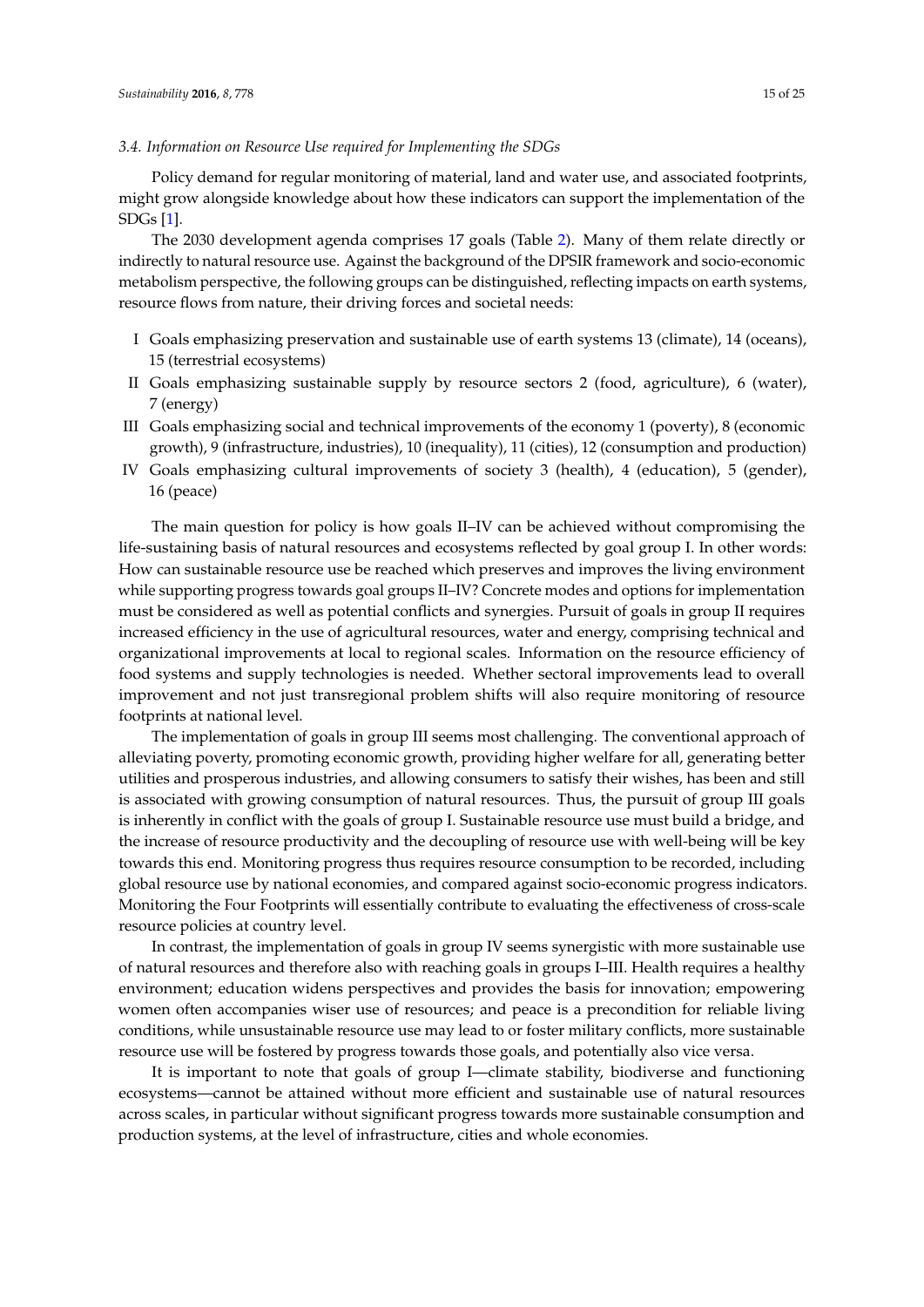| <b>Table 2.</b> SDGs with explicit relevance for resource use. |  |
|----------------------------------------------------------------|--|
|----------------------------------------------------------------|--|

| <b>SDG</b>                                                                                                                            | <b>Key Resource Strategy</b>                                                                            | Challenge-Risk                                                                                                                                                                                                           | <b>Information Required (Selection)</b>                                                                                                                                                                                                                                                      |
|---------------------------------------------------------------------------------------------------------------------------------------|---------------------------------------------------------------------------------------------------------|--------------------------------------------------------------------------------------------------------------------------------------------------------------------------------------------------------------------------|----------------------------------------------------------------------------------------------------------------------------------------------------------------------------------------------------------------------------------------------------------------------------------------------|
| Goal 1. End poverty in all its<br>forms everywhere                                                                                    | Clarify land ownership and property<br>rights in particular for the poor                                | Property rights and land ownership-if<br>legally established—must be accompanied<br>by responsible use and policies to avoid<br>limitless resource extraction                                                            | Land registers and transparency in<br>foreign investments                                                                                                                                                                                                                                    |
| Goal 2. End hunger, achieve food<br>security and improved nutrition, and<br>promote sustainable agriculture                           | Sustainable intensification of agriculture<br>Minimization of food waste<br>Shift to more healthy diets | Local limits to intensification may lead to<br>expansion of intensively cultivated land and<br>loss of biodiversity                                                                                                      | Good agricultural practice for local resource<br>management;<br>Data on biomass flows, including waste;<br>self-supply ratio and physical trade balance;<br>land footprint and reference values for assessing<br>its sustainability                                                          |
| Goal 3. Ensure healthy lives and<br>promote well-being for all at all ages                                                            | Human health relies on a healthy<br>environment                                                         | A more sustainable natural resource use<br>tends to result in a healthy environment.<br>However, both may become the privilege of<br>the rich. Therefore, this goal may not be<br>reached in contradiction with Goal 12. | see Goal 12.                                                                                                                                                                                                                                                                                 |
| Goal 4. Ensure inclusive and equitable<br>quality education and promote lifelong<br>learning opportunities for all                    | Better education fosters independence<br>Natural resource use ("brainware instead<br>of hardware")      | Better education is therefore synergistic with<br>more sustainable resource use. It also leads<br>to higher incomes which may increase<br>resource consumption.                                                          | Information on resource consumption, including<br>resource footprints, resource productivity, and<br>good practices of sustainable resource<br>management from local to national and global                                                                                                  |
| Goal 5. Achieve gender equality and<br>empower all women and girls                                                                    | Gender equality tends to foster more<br>sustainable use of natural resources                            | Gender equality is therefore synergistic with<br>more sustainable resource use                                                                                                                                           | As for Goal 4                                                                                                                                                                                                                                                                                |
| Goal 6. Ensure availability and<br>sustainable management of water<br>and sanitation for all                                          | Water use efficiency                                                                                    | Resource-intensive infrastructure for water<br>supply and sanitation<br>Overuse of water despite high use efficiency                                                                                                     | Information on resource efficient technologies;<br>Water balances for regions; water footprint<br>weighed with water scarcity                                                                                                                                                                |
| Goal 7. Ensure access to affordable.<br>reliable, sustainable, and modern<br>energy for all                                           | Energy efficiency<br>Shift to renewable energies                                                        | Problem shifting by growing use of certain<br>renewable energies such as those based<br>on plants                                                                                                                        | Reference values for resource footprints of<br>energy technologies (e.g., RMI per kWh);<br>Resource Footprints at the national level<br>covering energetic and non-energetic material<br>flows, land use, water withdrawal and GHG<br>emissions to detect problem shifts                     |
| Goal 8. Promote sustained, inclusive and<br>sustainable economic growth, full and<br>productive employment and decent<br>work for all | Decoupling of both economic value<br>creation and employment from<br>resource use                       | Growing resource consumption despite<br>relative decoupling<br>Shifts of resource-intensive industries to<br>resource extracting countries                                                                               | Monitoring of territorial and global resource use<br>of national economies; including all resource<br>footprints, international comparison of resource<br>productivity and resource consumption per<br>person; reference values for resource footprints,<br>in particular material footprint |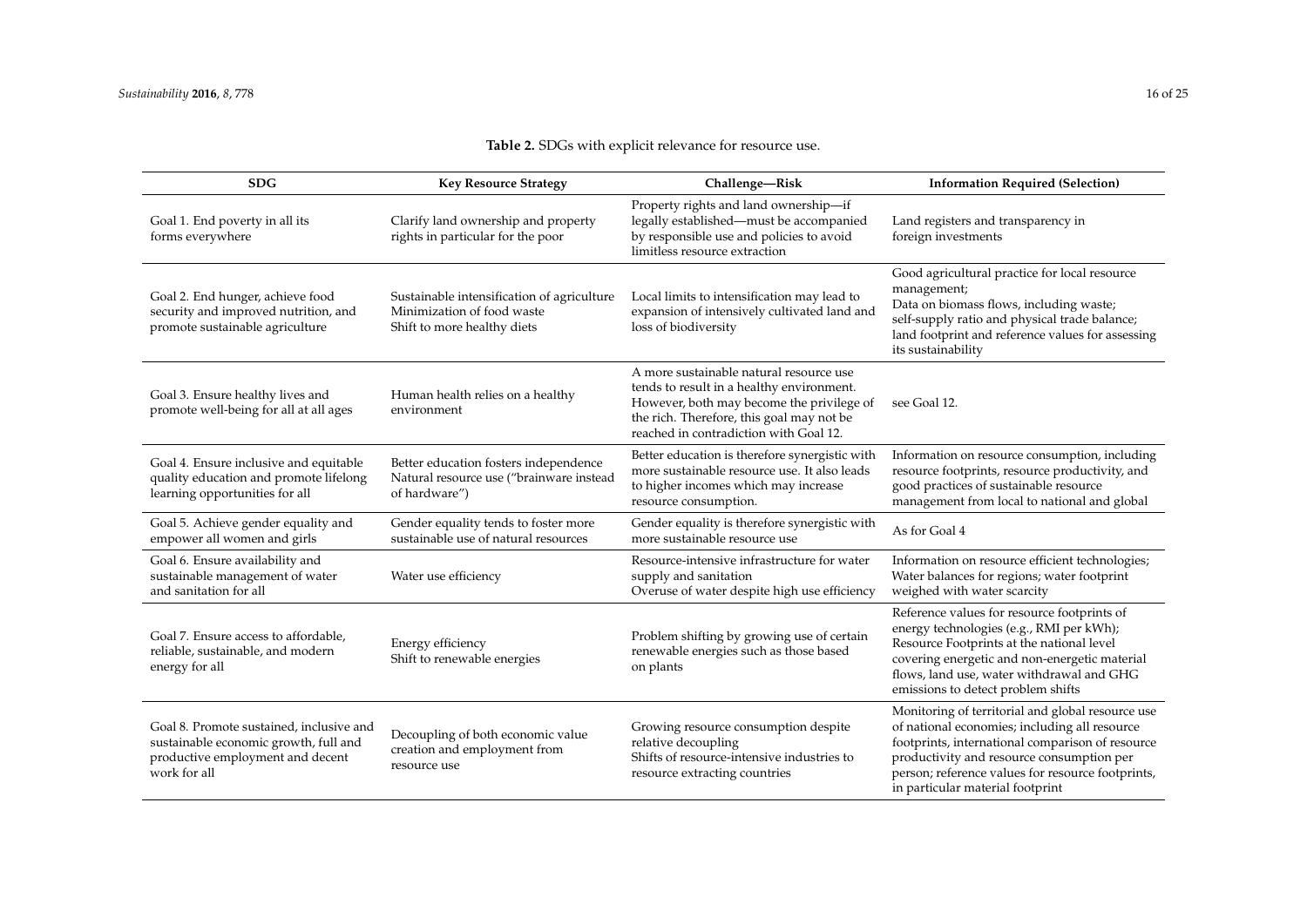#### **Table 2.** *Cont.*

| <b>SDG</b>                                                                                                              | <b>Key Resource Strategy</b>                                                                                                                       | Challenge-Risk                                                                                                                                                                                                           | <b>Information Required (Selection)</b>                                                                                                                                                                                                                                                                  |
|-------------------------------------------------------------------------------------------------------------------------|----------------------------------------------------------------------------------------------------------------------------------------------------|--------------------------------------------------------------------------------------------------------------------------------------------------------------------------------------------------------------------------|----------------------------------------------------------------------------------------------------------------------------------------------------------------------------------------------------------------------------------------------------------------------------------------------------------|
| Goal 9. Build resilient infrastructure,<br>promote inclusive and sustainable<br>industrialization and foster innovation | Resource efficient infrastructure<br>Resource efficient industries                                                                                 | Build-up of infrastructure in DCs and<br>maintenance in ICs in a highly<br>resource-intensive mode;<br>Copying technologies of IC by DCs may<br>multiply problems                                                        | Information on resource efficient infrastructure:<br>Information on development and operation of<br>resource efficient industries and companies, incl.<br>sectoral resource footprints of their products                                                                                                 |
| Goal 10. Reduce inequality within and<br>among countries                                                                | Foster resource efficiency in order to<br>allow poorer countries and people to<br>attain well-being and welfare more easily<br>and less burdensome | Resource efficiency increase also leads to<br>enhanced competitiveness of countries and<br>thus may tend to increase inequality.<br>This goal can only be implemented together<br>with Goal 12.                          | See Goal 12.                                                                                                                                                                                                                                                                                             |
| Goal 11. Make cities and human<br>settlements inclusive, safe, resilient<br>and sustainable                             | Same as for Goals 2, 6, 7, 8, 9<br>plus resource efficiency in buildings<br>and transport                                                          | Cities will always depend on their<br>"hinterland" and trade across cities and<br>regions for resource supply; problem<br>shifting may occur to regions outside or<br>between resources                                  | Information on resource efficiency in the<br>building and transport sector and integrated<br>city planning<br>Information on resource footprints for the city as<br>a whole and for community-wide infrastructure                                                                                        |
| Goal 12. Ensure sustainable<br>consumption and production patterns                                                      | Same as for goals 2, 6, 7, 8, 9<br>plus decoupling of well-being and<br>resource use                                                               | Growing number of net consuming<br>countries, often far away from the locations<br>where resource extraction and refining poses<br>environmental and social problems                                                     | Monitoring all resource footprints, international<br>comparison of resource productivity and<br>consumption per person; reference values for<br>sustainability assessment;<br>Policy programs to foster economy-wide<br>sustainable resource management, incl. aspects<br>listed for goals 2, 6, 7, 8, 9 |
| Goal 13. Take urgent action to combat<br>climate change and its impacts                                                 | Enhance resource efficiency<br>Promote sustainable consumption and<br>production                                                                   | Higher material and energy efficiency is<br>usually synergistic with mitigation of<br>GHG emissions; but not all mitigation<br>and adaptation measures may be<br>resource efficient                                      | Information on potentials of material and energy<br>efficiency measures for climate protection for<br>infrastructure, production and product<br>technologies; monitoring the Four Footprints for<br>technologies and whole countries                                                                     |
| Goal 14. Conserve and sustainably use<br>the oceans, seas and marine resources for<br>sustainable development           | Fishing quota and ocean conservation<br>parks<br>Promote sustainable consumption and<br>production                                                 | Good ocean management practice and<br>conservation areas may be overridden by<br>growing demand for resource use<br>Specific Goal 14 strategies will only work<br>when Goal 12 strategies are effectively<br>implemented | Good practice of management of<br>ocean resources.<br>See Goal 12: providing data on overall resource<br>use, including from oceans                                                                                                                                                                      |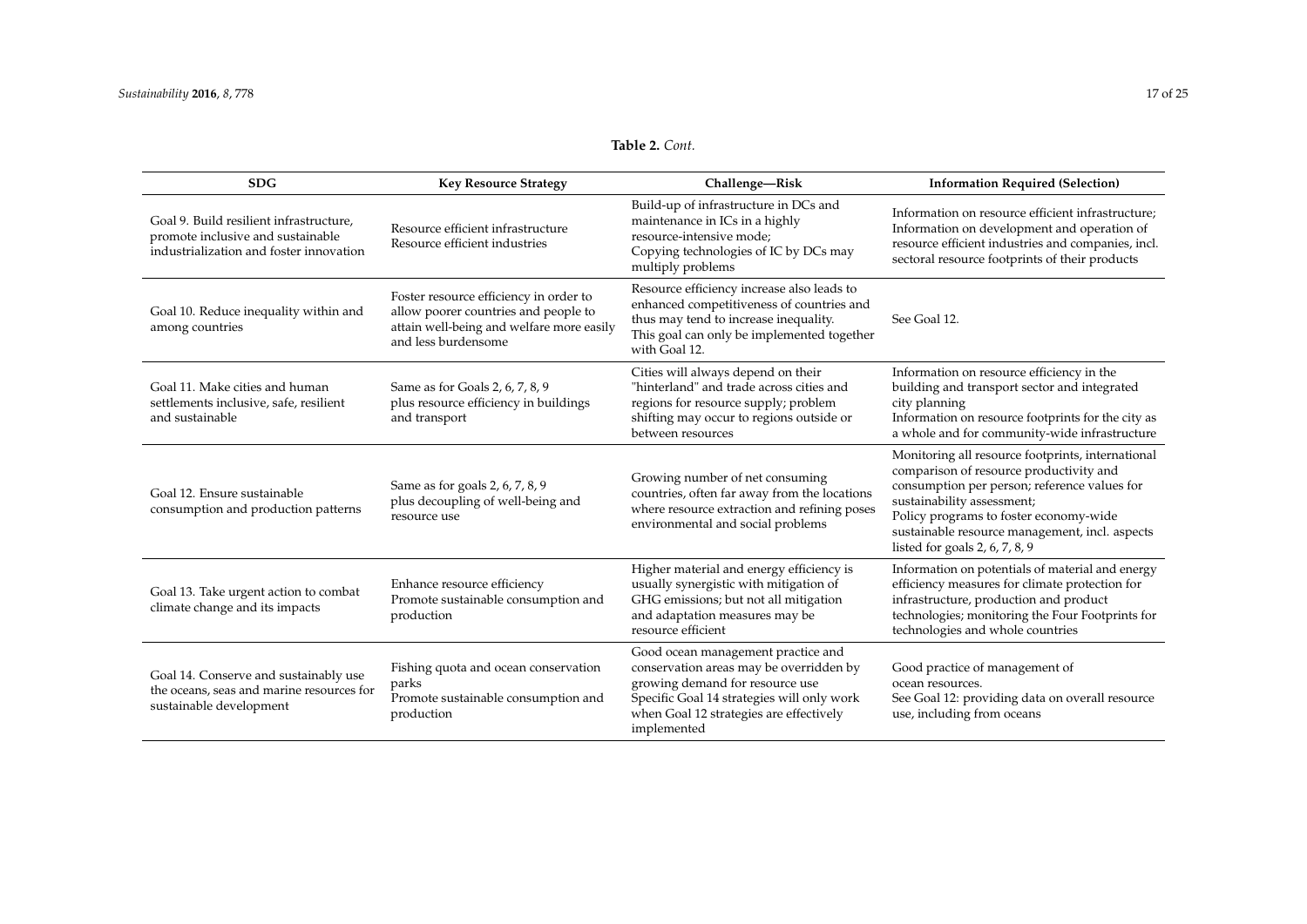#### **Table 2.** *Cont.*

<span id="page-17-0"></span>

| <b>SDG</b>                                                                                                                                                                                                     | <b>Key Resource Strategy</b>                                                                                           | Challenge-Risk                                                                                                                                                                                                                   | <b>Information Required (Selection)</b>                                                                                                                                                                                                                                                                          |
|----------------------------------------------------------------------------------------------------------------------------------------------------------------------------------------------------------------|------------------------------------------------------------------------------------------------------------------------|----------------------------------------------------------------------------------------------------------------------------------------------------------------------------------------------------------------------------------|------------------------------------------------------------------------------------------------------------------------------------------------------------------------------------------------------------------------------------------------------------------------------------------------------------------|
| Goal 15. Protect, restore and promote<br>sustainable use of terrestrial ecosystems,<br>sustainably manage forests, combat<br>desertification, halt and reverse land<br>degradation, and halt biodiversity loss | Proper local to regional<br>land management<br>Conservation areas<br>Promote sustainable consumption<br>and production | Good land management practice and<br>conservation areas may be overridden by<br>growing demand for resource use<br>Specific Goal 15 strategies will only work<br>when Goal 12 strategies are<br>effectively implemented          | Good local resource management practices<br>Data on land potential, including both biomass<br>production and biodiversity<br>Monitoring different types of land use at global,<br>national and regional levels<br>See goal 12: providing data on overall resource<br>use including from agriculture and forestry |
| Goal 16. Promote peaceful and inclusive<br>societies for sustainable development,<br>provide access to justice for all and build<br>effective, accountable and inclusive<br>institutions at all levels         | Good policy practice                                                                                                   | The goal tends to be synergistic with<br>sustainable resource use<br>Overuse of natural resources tends to induce<br>or worsen conflicts<br>Progress towards Goal 12 might help to<br>mitigate conflict pressure about resources | Transparency on resource use across levels                                                                                                                                                                                                                                                                       |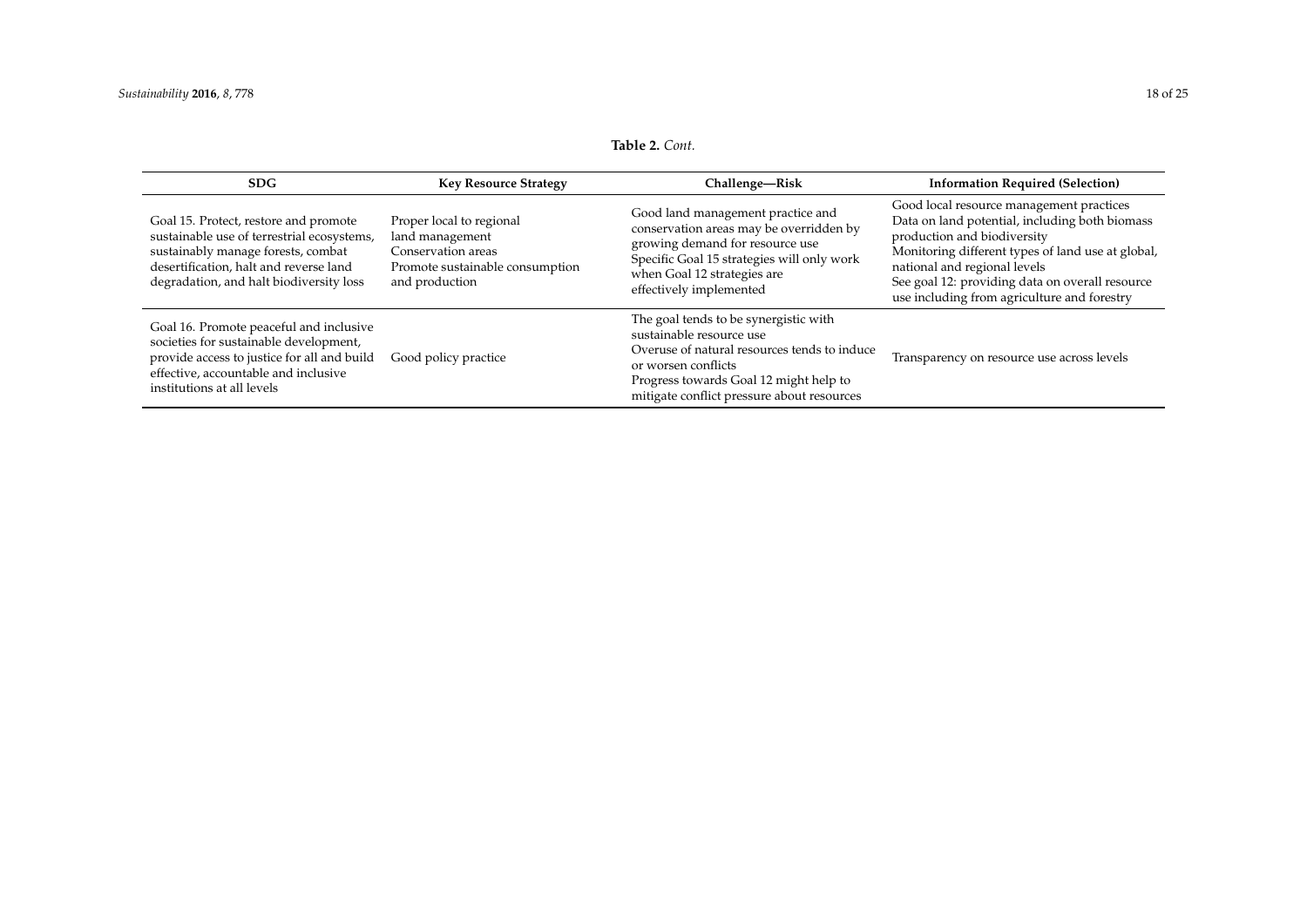Table [2](#page-17-0) provides an overview of key resource strategies which may help to approach the SDGs, the challenges (leading to potential conflicts between goals) and information required to enable actors at different scales to make knowledge-based decisions for more sustainable resource management.

Improvement of the information base, including on the resource effectiveness of technologies, organizational changes and policy instruments is required across scales. Further development towards synergistic pursuit of the SDGs via multi-scale sustainable natural resource use will require progress in particular on the monitoring of global resource use at the national and sub-national level. Towards this end, institutional development is needed, as also requested by SDG 17.

#### **4. Needs for Institutional Development**

The implementation of the SDGs requires rethinking the way global society uses natural resources. New policy issues are emerging which can be adopted by existing institutions or may require the establishment of new ones. With this article we are starting a debate and various options will have to be seriously considered. The options that we describe in the following are by no means exhaustive but aim to cover essential and complementary elements of a future global sustainable resource use governance. Basically, further development towards global sustainable resource management would have to improve the knowledge base.

#### *4.1. Monitoring Global Resource Use*

Monitoring global resource use and benchmarking countries regularly regarding their resource consumption and productivity would be an effective instrument not only to improve the knowledge base, but also to foster competition among countries towards sustainability (An example for benchmarking of countries with regard to their resource productivity is the European Resource Efficiency Scoreboard: http://ec.europa.eu/eurostat/web/europe-2020-indicators/resource-efficienteurope). If authoritative and legitimate information were to be provided, the monitoring would be conveyed by international governmental organizations. The status of natural resources and the global environment has been reported in the GEO reports by UNEP [\[75\]](#page-23-18). The use of material resources and the footprints of countries or country groupings have been reported for European countries by the EEA [\[62\]](#page-23-5), for OECD and BRIICS countries by the OECD [\[76\]](#page-23-19), and globally by the IRP [\[52\]](#page-22-19). The latter report could be taken as a pilot to provide key elements for regular reporting. As an option, a regular reporting mechanism on global resource use of countries, including their resource productivity (to monitor progress of decoupling) and natural resource footprints (to monitor progress towards sustainable resource consumption) could be established within the UN system. The IRP could potentially supervise the reporting and assist with assessment. Further outlets of key indicators could be, for instance, the Green Growth Knowledge Platform [\[77\]](#page-23-20). Ultimately, countries' reporting capacity needs to be supported so countries regularly report their economic accounts and satellite accounts for natural resource use, emissions and waste. The UN statistical division could provide the necessary training through its regional economic and social commissions in Asia and the Pacific, Africa, and Latin America and the Caribbean.

#### *4.2. Establishment of an International Database on Global Resource Use*

The need for an international database for global natural resource use has become obvious in the past decade [\[78\]](#page-24-0). Such a database could be aligned with the Eurostat Data Centre for Natural Resources [\[79\]](#page-24-1) and the OECD database on material flows. Different institutions such as the Vienna University of Business and Economics, the Institute of Social Ecology in Vienna, the Wuppertal Institute and the Institute for Energy and Environment Research (IFEU) in Germany, the United States Geological Survey (USGS), the Commonwealth Scientific and Industrial Research Organisation (CSIRO) of Australia and Nagoya University of Japan have hosted global datasets. Based on existing datasets from these institutes, the most recent and comprehensive database for national MFA and indicators was compiled for an assessment study of the IRP [\[52\]](#page-22-19) for global material flows and resource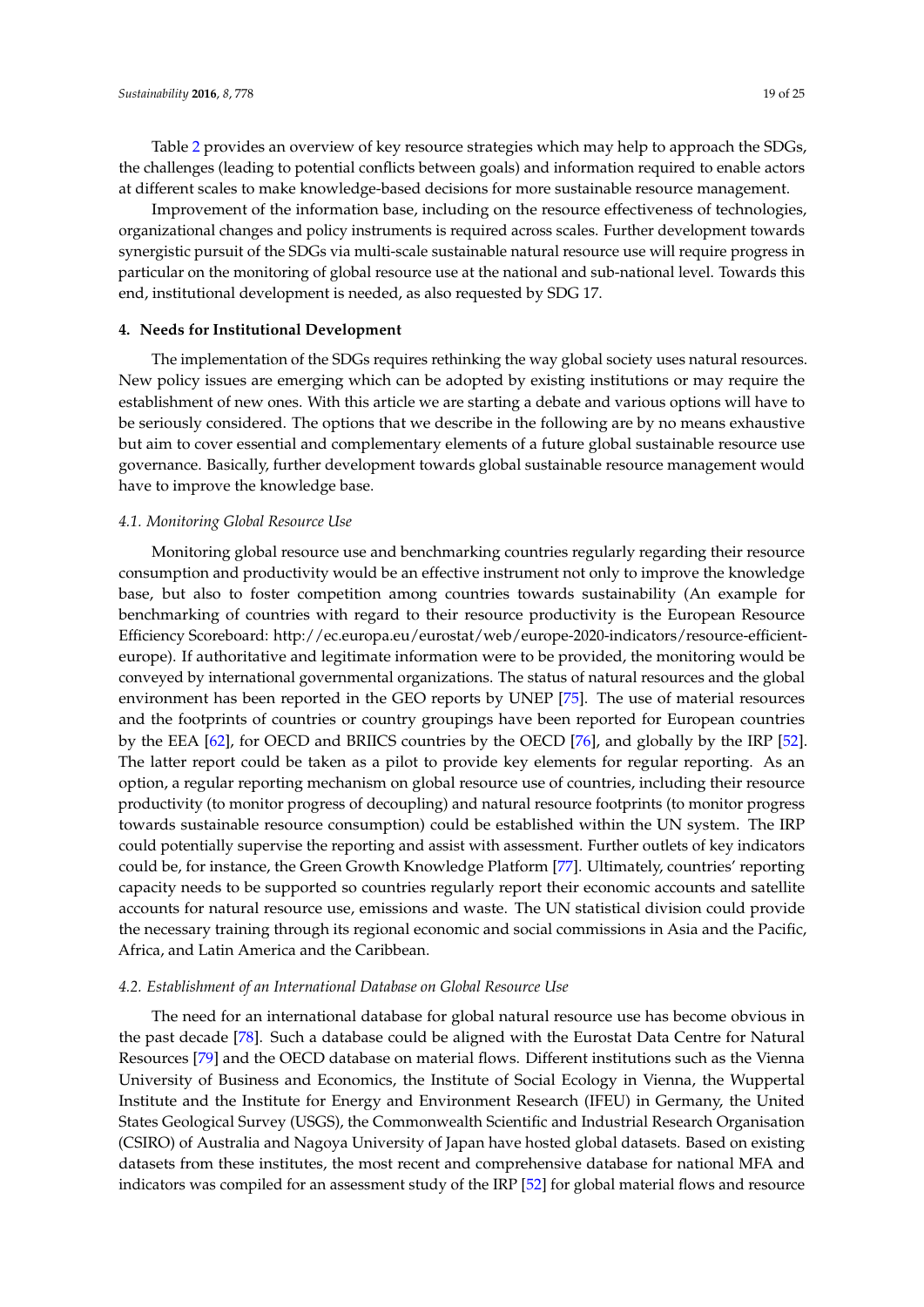productivity. Institutional settings will have to be explored in order to organize regular updates with rigorous quality control within an international government-based framework. Ideally, a Global Resource Data Center could be established to provide national MFA data for all countries including indicators of material use and resource productivity of production and consumption, including the Four Footprints, specifying resource groups, covering both used and unused extraction, and providing information on critical and otherwise relevant materials, both primary and recycled.

#### *4.3. Development of an International Competence Center on Sustainable Resource Management*

An information hub for governments, NGOs and industry is needed to create the necessary knowledge base for global sustainable resource management at different scales. This would involve coordinating the development of an international protocol for national material flow accounts and MFA indicators—based on existing Eurostat and OECD guidelines—to monitor natural resource consumption, resource footprints and resource productivity. With regard to lacking statistics and methodological know-how in many developing countries, such a center would essentially contribute to capacity building in countries of the Global South. The competence center would also initiate, supervise and interpret studies to promote global sustainable resource management, and would develop target proposals for the assessment of sustainable natural resource consumption such as, for example, a safe operating space corridor for global natural resource extraction. To support sustainable solutions, the competence center would provide compilations of good practice examples of natural resource policies and deliver studies about the effectiveness of certain instruments, policy tools and measures.

#### *4.4. Development of a Global Sustainable Resource Management Program*

Under the auspices of the United Nations, and aligned with ongoing activities of UNEP, UNIDO and UNICEF, complementing and providing synergies with UN conventions on climate change, desertification, biodiversity, and taking up outcomes of institutions such as FAO, WMO, and WTO, an international policy program to foster global sustainable resource management could be developed. Such a program could be based on the achievements of the International Resource Panel which may continue to serve as an advisory body within such a program. The new program would support and help implement initiatives such as the Green Economy initiative of UNEP [\[80\]](#page-24-2), the Green Growth Strategy of the OECD [\[81\]](#page-24-3) and the Global Solutions Network [\[82\]](#page-24-4). Such a policy program would require a legal basis in the form of an International Convention. A promising institutional home for a global SRM program is the newly formed United Nations Environment Assembly (UNEA) which, jointly with the High Level Political Forum, could draft a mandate and take the lead in developing an International Convention for Sustainable Resource Management.

#### **5. Conclusions**

Our review has aimed to fill a gap in the scholarly literature on natural resource use governance and created new insight that is required to go beyond traditional local and community based natural resource governance. We demonstrate that the management of natural resource use stretches across different scales, from local and regional to national and international and describe the need for new data and indicators to inform policy. As we have shown, significant progress has been made in recent decades in developing methods and indicators to measure natural resource use of countries, i.e., their direct use of material, land, water and GHG emission and footprints. Various countries have started to develop natural resource policy programs, both to enhance supply security and to increase resource efficiency. We have addressed strategies in pursuit of sustainable natural resource use, such as resource efficient production and consumption, which will be a prerequisite as well as synergistic for the implementation of the SDGs. We find that the knowledge base for global sustainable resource management at different scales needs to be improved. To achieve this, existing institutions would need to adopt new agendas and tasks that improve the ability to manage natural resources more sustainably. In addition, we find that new institutions may be required at the global scale that actively engage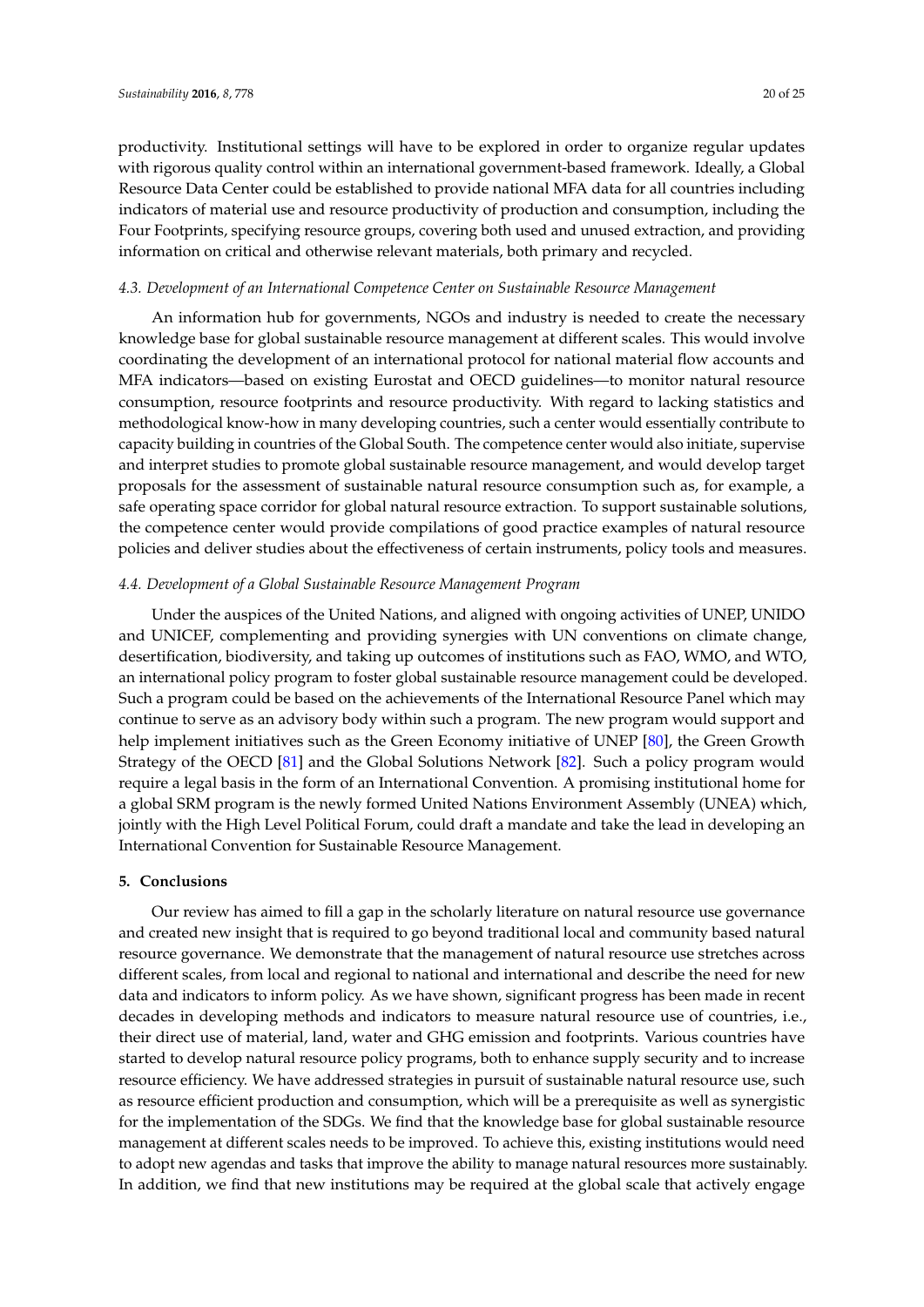and communicate with the network of national and subnational constituents. The options presented and discussed in our research are not exhaustive but represent a unique set of possible measures at the global scale that would be comprehensive and complementary. In particular, regular monitoring of global natural resource use, a consolidation and regular update of the International Resource Panel (IRP) dataset for material flows, an international competence center, and an international policy program based on a United Nations convention for sustainable natural resource management are possible milestones on the way towards a sustainable future for natural resource use. We argue that the International Resource Panel is well positioned to support the process described to improve global and multi-scale resource governance, including monitoring and estimating future trends (to enable early warning), assisting with institutional development, and thus strengthening the science–policy interface.

**Acknowledgments:** The authors would like to thank four anonymous reviewers for their constructive comments, Karin Hosking for formal editing and native English proof reading and Nadine Wachter for technical assistance. We are grateful to Kassel University for covering the fees for online publication.

**Author Contributions:** Stefan Bringezu and Janez Potoˇcnik conceived and designed the review; Stefan Bringezu performed the analysis; Heinz Schandl, Yonglong Lu, Anu Ramaswami, Mark Swilling and Sangwon Suh contributed materials; Stefan Bringezu and Heinz Schandl wrote the paper.

**Conflicts of Interest:** The authors declare no conflict of interest.

#### **References**

- <span id="page-20-0"></span>1. UN—United Nations. *Transforming Our World: The 2030 Agenda for Sustainable Development*; Resolution Adopted by the General Assembly on 25 September 2015, A/RES/70/1; General Assembly: New York, NY, USA, 2015.
- <span id="page-20-1"></span>2. Ekins, P.; Hughes, N.; Bringezu, S.; Arden Clarke, C.; Fischer-Kowalski, M.; Graedel, T.; Hajer, M.; Hashimoto, S.; Hatfield-Dodds, S.; Havlik, P.; et al. *Resource Efficiency: Potential and Economic Implications. Summary for Policy Makers*; A Report of the International Resource Panel; UNEP—United Nations Environmental Programme: Nairobi, Kenya, 2016.
- <span id="page-20-8"></span>3. Bringezu, S.; Schütz, H.; Pengue, W.; O´Brien, M.; Garcia, F.; Sims, R.; Howarth, R.; Kauppi, L.; Swilling, M.; Herrick, J. *Assessing Global Land Use: Balancing Consumption with Sustainable Supply*; A Report of the Working Group on Land and Soils of the International Resource Panel; UNEP—United Nations Environmental Programme: Nairobi, Kenya, 2014.
- <span id="page-20-2"></span>4. Bringezu, S. Possible Target Corridor for Sustainable Use of Global Material Resources. *Resources* **2015**, *4*, 25–54. [\[CrossRef\]](http://dx.doi.org/10.3390/resources4010025)
- <span id="page-20-3"></span>5. Davis, K.E., Fisher, A., Kingsbury, B., Engle Merry, S. (Eds.) *Governance by Indicators. Global Power through Quantification and Rankings*; University Press: Oxford, UK, 2012.
- <span id="page-20-4"></span>6. Cucurachi, S.; Suh, S. A Moonshot for Sustainability Assessment. *Environ. Sci. Technol.* **2015**, *49*, 9497–9498. [\[CrossRef\]](http://dx.doi.org/10.1021/acs.est.5b02960) [\[PubMed\]](http://www.ncbi.nlm.nih.gov/pubmed/26230673)
- <span id="page-20-5"></span>7. Schandl, H.S.; Hatfield-Dodds, T.O.; Wiedmann, A.; Geschke, Y.; Cai, J.; West, J.; Newth, D.; Baynes, T.; Lenzen, M.; Owen, A. Decoupling global environmental pressure and economic growth: Scenarios for energy use, materials use and carbon emissions. *J. Clean Prod.* **2016**. [\[CrossRef\]](http://dx.doi.org/10.1016/j.jclepro.2015.06.100)
- <span id="page-20-6"></span>8. UN-Water. UN World Water Development Report. Water for a Sustainable World. Available online: <http://unesdoc.unesco.org/images/0023/002318/231823E.pdf> (accessed on 3 August 2016).
- <span id="page-20-7"></span>9. Electris, C.; Raskin, P.; Rosen, R.; Stutz, J. *The Century Ahead: Four Global Scenarios. Technical Documentation*; Tellus Institute: Boston, MA, USA, 2009.
- <span id="page-20-9"></span>10. FAO—Food and Agriculture Organization of the United Nations. Good Agricultural Practices. Available online: <http://www.fao.org/prods/gap/> (accessed on 9 May 2016).
- <span id="page-20-10"></span>11. Convention on Biological Diversity. A Good Practice Guide. Sustainable Forest Management, Biodiversity and Livelihoods. 2009. Available online: [https://www.cbd.int/development/doc/cbd-good-practice](https://www.cbd.int/development/doc/cbd-good-practice-guide-forestry-booklet-web-en.pdf)[guide-forestry-booklet-web-en.pdf](https://www.cbd.int/development/doc/cbd-good-practice-guide-forestry-booklet-web-en.pdf) (accessed on 9 May 2016).
- <span id="page-20-11"></span>12. IFM—Institute of Fisheries Management. Code of Good Practice for Freshwater Fisheries Management. Part 1: Salmon and Brown Trout. 2012. Available online: [https://ifm.org.uk/wp-content/uploads/2016/](https://ifm.org.uk/wp-content/uploads/2016/02/IFM-Final.pdf) [02/IFM-Final.pdf](https://ifm.org.uk/wp-content/uploads/2016/02/IFM-Final.pdf) (accessed on 9 May 2016).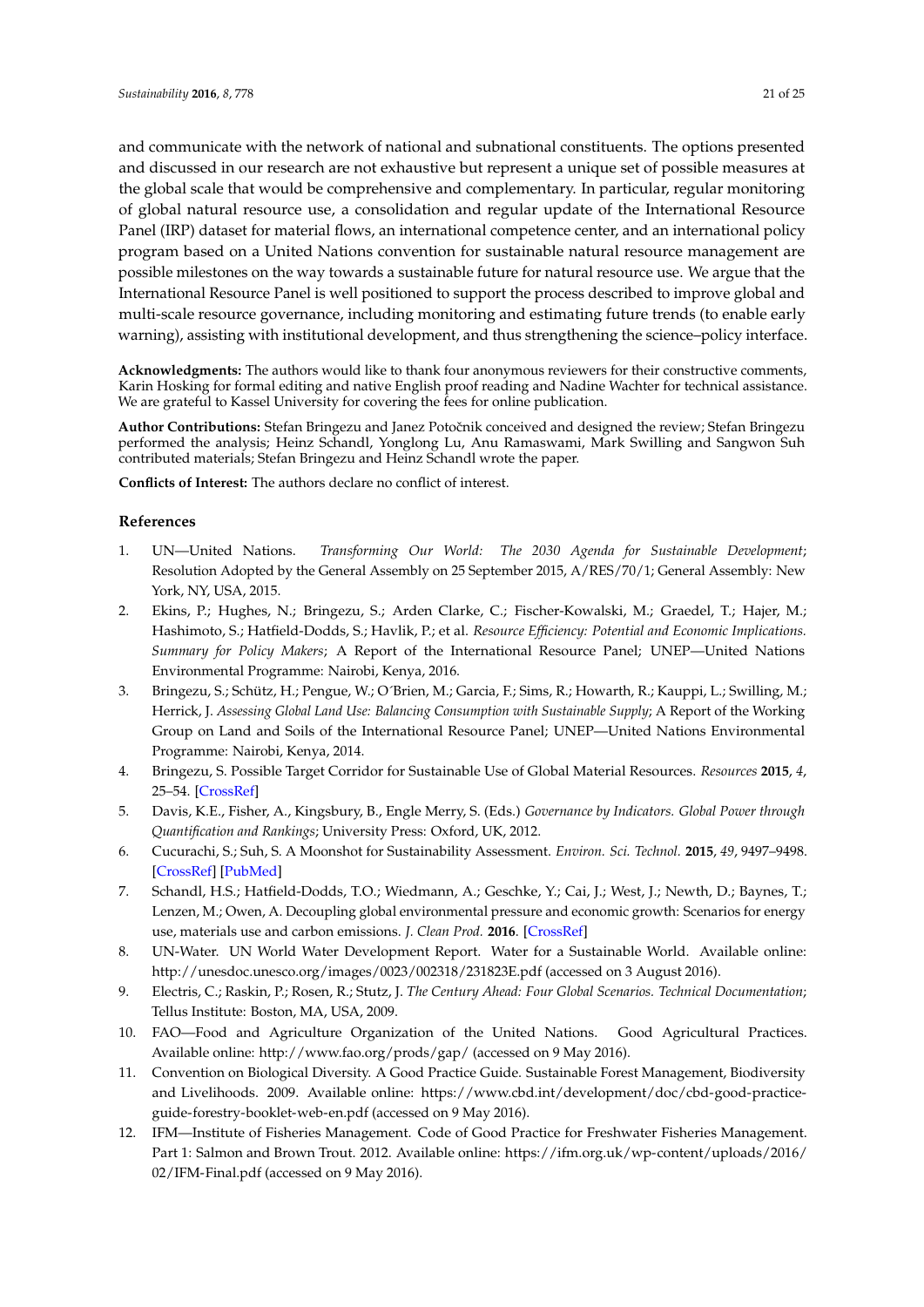- <span id="page-21-0"></span>13. ICMM—International Council on Mining & Metals. 10 Principles. Available online: [https://www.icmm.](https://www.icmm.com/our-work/sustainable-development-framework/10-principles) [com/our-work/sustainable-development-framework/10-principles](https://www.icmm.com/our-work/sustainable-development-framework/10-principles) (accessed on 9 May 2016).
- <span id="page-21-1"></span>14. ICMM—International Council on Mining & Metals. Good Practice Guidance for Mining and Biodiversity. London, UK, 2006. Available online: <https://www.icmm.com/document/13> (accessed on 9 May 2016).
- <span id="page-21-2"></span>15. FAO—Food and Agriculture Organizations of the United States. The State of World Fisheries and Aquaculture. Rome, Italy, 2014. Available online: <http://www.fao.org/3/a-i3720e.pdf> (accessed on 9 May 2016).
- <span id="page-21-3"></span>16. GRI—Global Reporting Initiative. G4 Sustainability Reporting Guidelines. Amsterdam, The Netherlands, 2013. Available online: [https://www.globalreporting.org/resourcelibrary/GRIG4-Part1-Reporting-](https://www.globalreporting.org/resourcelibrary/GRIG4-Part1-Reporting-Principles-and-Standard-Disclosures.pdf)[Principles-and-Standard-Disclosures.pdf](https://www.globalreporting.org/resourcelibrary/GRIG4-Part1-Reporting-Principles-and-Standard-Disclosures.pdf) (accessed on 9 May 2016).
- <span id="page-21-4"></span>17. WBCSD—Word Business Council for Sustainable Development. Business Solutions for a Sustainable World. Available online: <http://www.wbcsd.org> (accessed on 9 May 2016).
- <span id="page-21-5"></span>18. WBCSD—Word Business Council for Sustainable Development. More Transparency & Less Risk: Realizing Global Commitments to Eliminate Deforestation from Supply Chains. Available online: [http://www.wbcsd.](http://www.wbcsd.org/spg.aspx) [org/spg.aspx](http://www.wbcsd.org/spg.aspx) (accessed on 9 May 2016).
- <span id="page-21-6"></span>19. Fischer-Kowalski, M.; Swilling, M.; von Weizsäcker, E.U.; Ren, Y.; Moriguchi, Y.; Crane, W.; Krausmann, F.; Eisenmenger, N.; Giljum, S.; Hennicke, P.; et al. *Decoupling Natural Resource Use and Environmental Impacts from Economic Growth*; A Report of the Working Group on Decoupling to the International Resource Panel; UNEP—United Nations Environmental Programme: Nairobi, Kenya, 2011.
- <span id="page-21-7"></span>20. Envirothink. Too Many Green Labels equal Confusion for Consumers. 13 February 2014. Available online: [https://envirothink.wordpress.com/2014/02/13/too-many-green-labels-equal-confusion-for](https://envirothink.wordpress.com/2014/02/13/too-many-green-labels-equal-confusion-for-consumers/)[consumers/](https://envirothink.wordpress.com/2014/02/13/too-many-green-labels-equal-confusion-for-consumers/) (accessed on 9 May 2016).
- <span id="page-21-8"></span>21. Horne, R.E. Limits to labels: The role of eco-labels in the assessment of product sustainability and routes to sustainable consumption. *IJCS* **2009**, *33*, 175–182. [\[CrossRef\]](http://dx.doi.org/10.1111/j.1470-6431.2009.00752.x)
- <span id="page-21-9"></span>22. Sustainable Purchasing and Leadership Council. Guidance for Leadership in Sustainable Purchasing v1.0. 2015. Available online: <https://www.sustainablepurchasing.org/guidance/> (accessed on 9 May 2016).
- <span id="page-21-10"></span>23. The International EPD® System. Available online: <http://www.environdec.com/en/> (accessed on 9 May 2016).
- <span id="page-21-11"></span>24. Klinglmair, M.; Sala, S.; Brandão, M. Assessing resource depletion in LCA: A review of methods and methodological issues. *Int. J. Life Cycle Assess.* **2014**, *19*, 580–592. [\[CrossRef\]](http://dx.doi.org/10.1007/s11367-013-0650-9)
- <span id="page-21-12"></span>25. Verein Deutscher Ingenieure. VDI Richtlinie: VDI 4800 Blatt 2 Ressourceneffizienz—Bewertung des Rohstoffaufwands. März 2016. Available online: [https://www.vdi.de/richtlinie/entwurf\\_vdi\\_4800\\_blatt\\_2](https://www.vdi.de/richtlinie/entwurf_vdi_4800_blatt_2-ressourceneffizienz_bewertung_des_rohstoffaufwands/) [ressourceneffizienz\\_bewertung\\_des\\_rohstoffaufwands/](https://www.vdi.de/richtlinie/entwurf_vdi_4800_blatt_2-ressourceneffizienz_bewertung_des_rohstoffaufwands/) (accessed on 9 May 2016).
- <span id="page-21-13"></span>26. Schlegel, S.; Kaphengst, T.; Cavallieri, S. *Options to Develop a Global Standard-Setting Scheme for Products Derived from Natural Resources (NRS)*; WWF Germany and Ecologic, World Wide Fund for Nature: Frankfurt, Germany, 2008. Available online: [http://ecologic.eu/sites/files/publication/2016/201-54\\_final\\_report.pdf](http://ecologic.eu/sites/files/publication/2016/201-54_final_report.pdf) (accessed on 6 August 2016).
- <span id="page-21-14"></span>27. Global Water Partnership (GWP); International Network of Basin Organizations (INBO). A Handbook for Integrated Water Resource Management in Basins. 2009. Available online: [http://www.unwater.org/](http://www.unwater.org/downloads/GWP-INBOHandbookForIWRMinBasins.pdf) [downloads/GWP-INBOHandbookForIWRMinBasins.pdf](http://www.unwater.org/downloads/GWP-INBOHandbookForIWRMinBasins.pdf) (accessed on 9 May 2016).
- <span id="page-21-15"></span>28. Hoekstra, A.Y.; Chapagain, A.K. *Globalization of Water: Sharing the Planet's Freshwater Resources*; Blackwell Publishing: Oxford, UK, 2008.
- <span id="page-21-16"></span>29. Swilling, M.; Robinson, B.; Marvin, S.; Hodson, M. *City-Level Decoupling: Urban Resource Flows and the Governance of Infrastructure Transitions, A Report of the Working Group on Cities of the International Resource Panel*; UNEP—United Nations Environmental Programme: Nairobi, Kenya, 2013.
- <span id="page-21-17"></span>30. Lee, S.E.; Quinn, A.D.; Rogers, C.D.F. Advancing City Sustainability via Its Systems of Flows: The Urban Metabolism of Birmingham and Its Hinterland. *Sustainability* **2016**, *8*, 220. [\[CrossRef\]](http://dx.doi.org/10.3390/su8030220)
- <span id="page-21-18"></span>31. EEA—European Environment Agency. *More from Less—Material Resource Efficiency in Europe, 2015 Overview of Policies, Instruments and Targets in 31 Countries, Rotterdam Update JANUARY 2016*; EEA: Copenhagen, Denmark, 2016.
- <span id="page-21-19"></span>32. Bringezu, S. On the mechanism and effects of innovation: Search for safety and independence of resource constraints expands the safe operating range. *Ecol. Econ.* **2015**, *116*, 387–400. [\[CrossRef\]](http://dx.doi.org/10.1016/j.ecolecon.2015.06.001)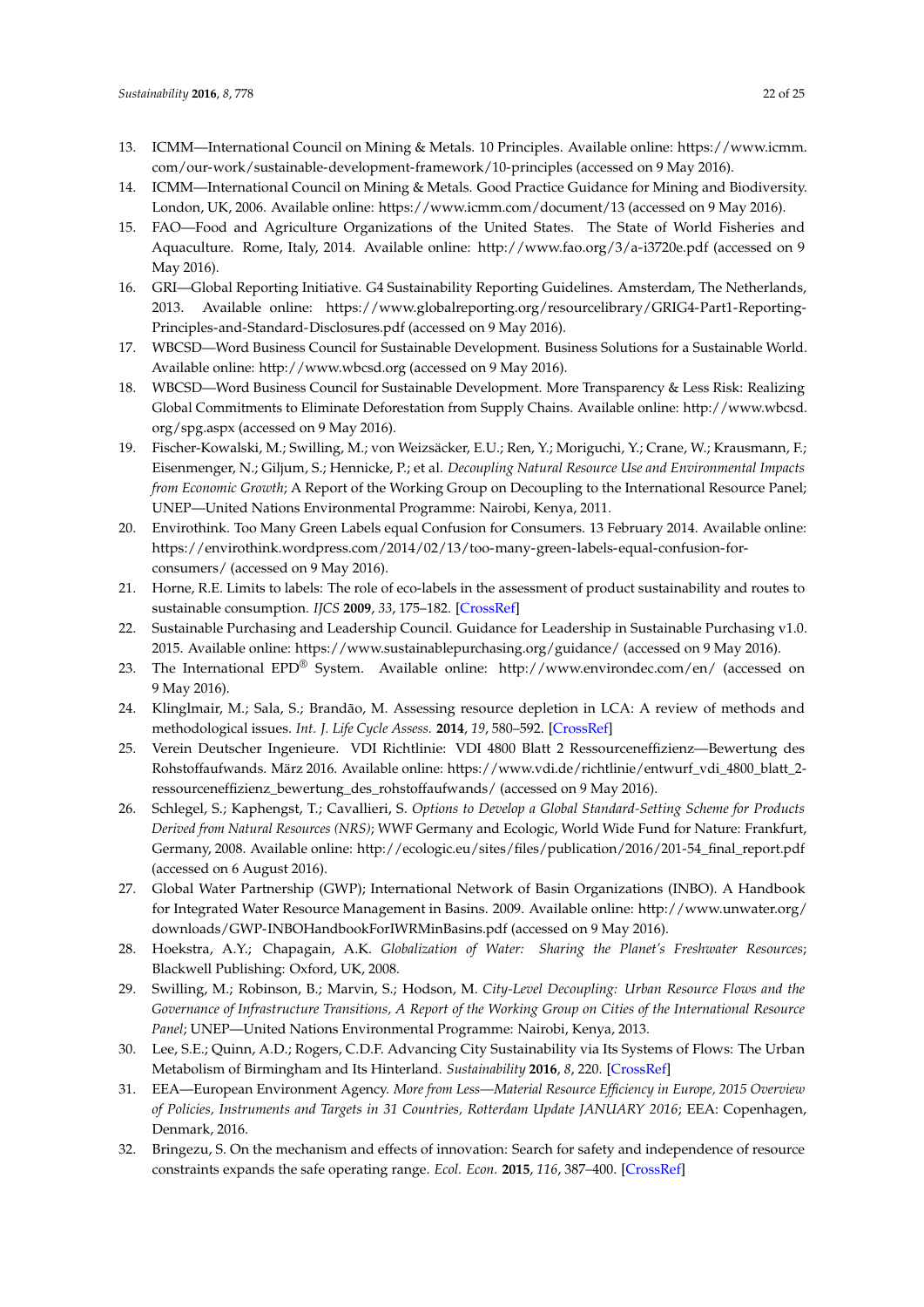- <span id="page-22-0"></span>33. Bahn-Walkowiak, B.; Steger, S. Resource Targets in Europe and Worldwide: An Overview. *Resources* **2015**, *4*, 597–620. [\[CrossRef\]](http://dx.doi.org/10.3390/resources4030597)
- <span id="page-22-1"></span>34. Secretariat of the Antarctic Treaty. Available online: [http://www.ats.aq/index\\_e.htm](http://www.ats.aq/index_e.htm) (accessed on 9 May 2016).
- <span id="page-22-2"></span>35. Convention on Biological Diversity. Available online: <https://www.cbd.int/> (accessed on 9 May 2016).
- <span id="page-22-3"></span>36. EC—European Commission. *The Raw Materials Initiative—Meeting Our Critical Needs for Growth and Jobs in Europe, COM (2008)699*; EC: Brussels, Belgium, 2008.
- <span id="page-22-4"></span>37. EC—European Commission. *A resource-efficient Europe—Flagship initiative under the Europe 2020 Strategy*; EC: Brussels, Belgium, 2011.
- <span id="page-22-5"></span>38. EC—European Commission. *Roadmap to a Resource Efficient Europe*; EC: Brussels, Belgium, 2011.
- <span id="page-22-6"></span>39. West, J.; Schandl, H. Material use and material efficiency in Latin America and the Caribbean. *Ecol. Econ.* **2013**, *94*, 19–27. [\[CrossRef\]](http://dx.doi.org/10.1016/j.ecolecon.2013.06.015)
- <span id="page-22-7"></span>40. Schandl, H.; West, J.; Baynes, T.; Hosking, K.; Reinhardt, W.; Geschke, A.; Lenzen, M. *Indicators for a Resource Efficient and Green Asia and the Pacific—Measuring Progress of Sustainable Consumption and Production, Green Economy and Resource Efficiency Policies in the Asia-Pacific Region*; UNEP—United Nations Environmental Programme: Nairobi, Kenya, 2015.
- <span id="page-22-8"></span>41. NDRC—National Development and Reform Commission. *13th Chinese National Economic and Social Development Plan*; NDRC: Beijing, China, 2016. (In Chinese)
- <span id="page-22-9"></span>42. UN—United Nations. The EU-UN Partnership on Land, Natural Resources and Conflict Prevention. Available online: <http://www.un.org/en/land-natural-resources-conflict/> (accessed on 9 May 2016).
- <span id="page-22-10"></span>43. GPF—Global Policy Forum. The Dark Side of Natural Resources. Available online: [https://www.](https://www.globalpolicy.org/the-dark-side-of-natural-resources-st.html) [globalpolicy.org/the-dark-side-of-natural-resources-st.html](https://www.globalpolicy.org/the-dark-side-of-natural-resources-st.html) (accessed on 9 May 2016).
- <span id="page-22-11"></span>44. Bringezu, S.; Moriguchi, Y. Material Flow Analysis. In *Handbook of Industrial Ecology*; Ayres, R.U., Ayres, L., Eds.; Edward Elgar Publishing: Cheltenham, UK, 2002; pp. 79–90.
- <span id="page-22-12"></span>45. Fischer-Kowalski, M.; Krausmann, F.; Giljum, S.; Lutter, S.; Mayer, A.; Bringezu, S.; Moriguchi, Y.; Schütz, H.; Schandl, H.; Weisz, H. Methodology and indicators of economy-wide material flow accounting: State of the art and reliability across sources. *J. Ind. Ecol.* **2011**, *15*, 855–876. [\[CrossRef\]](http://dx.doi.org/10.1111/j.1530-9290.2011.00366.x)
- <span id="page-22-13"></span>46. Loske, R.; Bleischwitz, R.; Sachs, W.; Linz, M.; Behrensmeier, R.; Bierter, W.; Böge, S.; Bringezu, S.; Burdick, B.; Fischedick, M.; et al. *Zukunftsfähiges Deutschland*; Birkenhäuser Verlag: Basel, Switzerland; Boston, MA, USA; Berlin, Germany, 1996.
- <span id="page-22-14"></span>47. Adriaanse, A.; Bringezu, S.; Hammond, A.; Moriguchi, Y.; Rodenburg, E.; Rogich, D.; Schütz, H. *Resource Flows: The Material Basis of Industrial Economies*; World Resources Institute, Wuppertal Institute, Netherlands Ministry of Housing, Spatial Planning, Environment, National Institute for Environmental Studies, Eds.; World Resources Institute: Washington, DC, USA, 1997.
- <span id="page-22-15"></span>48. Matthews, E.; Amann, C.; Fischer-Kowalski, M.; Hüttler, W.; Kleijn, R.; Moriguchi, Y.; Ottke, C.; Rodenburg, E.; Rogich, D.; Schandl, H.; et al. *The Weight of Nations—Material Outflows from Industrial Economies*; World Resources Institute: Washington, DC, USA, 2000.
- <span id="page-22-16"></span>49. Eurostat. *Economy-Wide Material Flow Accounts and Derived Indicators. A Methodological Guide*; European Statistical Office: Luxembourg City, Luxembourg, 2001.
- <span id="page-22-17"></span>50. Eurostat. *Economy-Wide Material Flow Accounts and Derived Indicators. Compilation Guide 2013*; European Statistical Office: Luxembourg City, Luxembourg, 2013.
- <span id="page-22-18"></span>51. OECD. *Measuring Material Flows and Resource Productivity. Volume I. The OECD Guide*; Organisation of Economic Cooperation and Development: Paris, France, 2008.
- <span id="page-22-19"></span>52. Schandl, H.; Fischer-Kowalski, M.; West, J.; Giljum, S.; Dittrich, M.; Eisenmenger, N.; Geschke, A.; Lieber, M.; Wieland, H.P.; Schaffartzik, A.; et al. *Global Material Flows and Resource Productivity*; A Report of the Working Group on Decoupling of the International Resource Panel; UNEP—United Nations Environmental Programme: Nairobi, Kenya, 2016.
- <span id="page-22-20"></span>53. EEA—European Environment Agency. *Environmental Indicators: Typology and Overview*; Technical Report, No. 25; EEA: Copenhagen, Denmark, 1999.
- <span id="page-22-21"></span>54. Bringezu, S.; Schütz, H.; Moll, S. Rationale for and Interpretation of Economy-Wide Materials Flow Analysis and Derived Indicators. *J. Indust. Ecol.* **2003**, *7*, 43–67. [\[CrossRef\]](http://dx.doi.org/10.1162/108819803322564343)
- <span id="page-22-22"></span>55. Steinmann, Z.J.N.; Schipper, A.M.; Hauck, M.; Huijbregts, M.A.J. How many environmental impact indicators are needed in the evaluation of product life cycles. *Environ. Sci. Technol.* **2016**. [\[CrossRef\]](http://dx.doi.org/10.1021/acs.est.5b05179) [\[PubMed\]](http://www.ncbi.nlm.nih.gov/pubmed/26963880)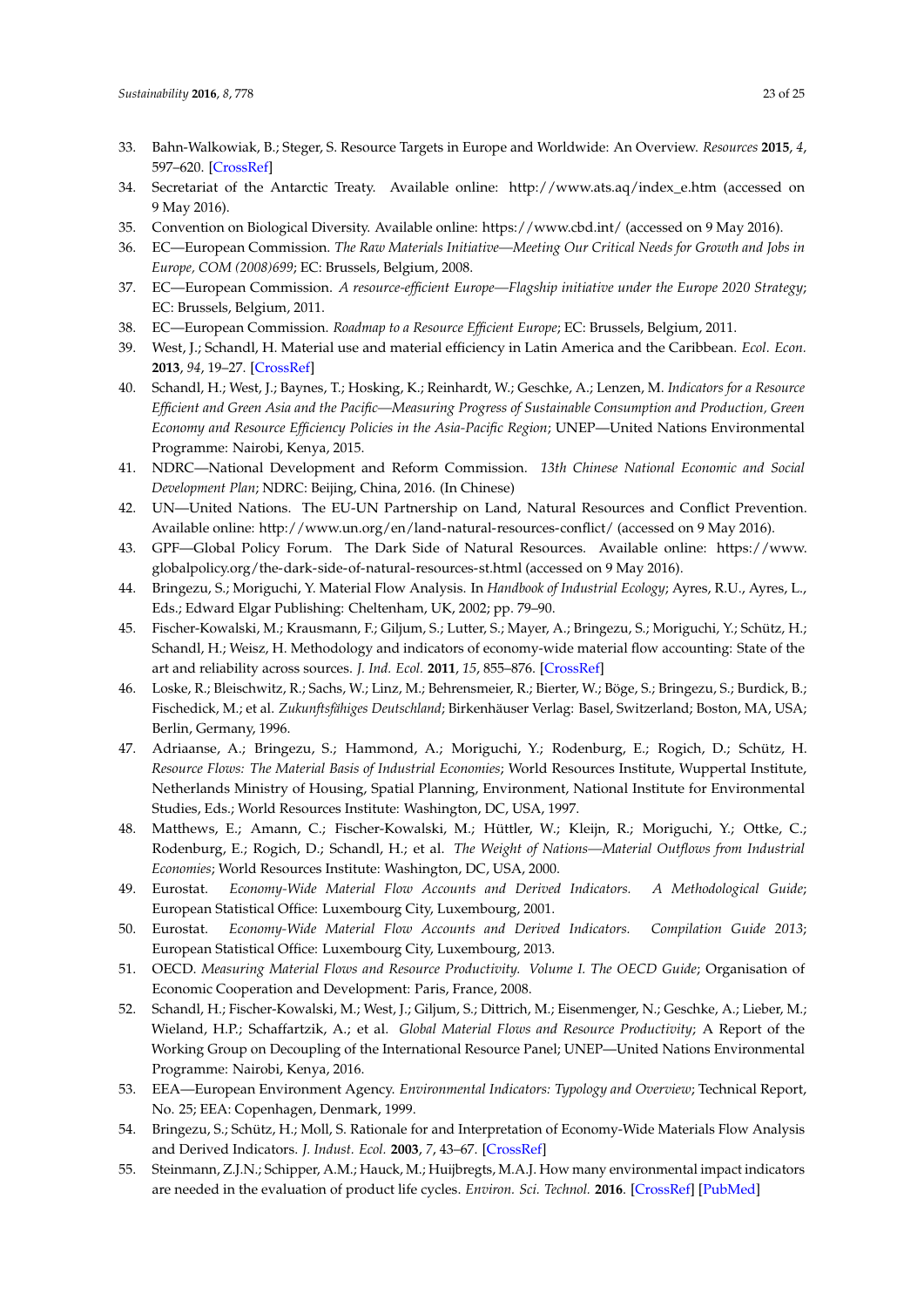- <span id="page-23-0"></span>56. Baynes, T.; Lenzen, M.; Steinberger, J.K.; Bai, X. Comparison of household consumption and regional production approaches to assess urban energy use and implications for policy. *Energy Policy* **2011**, *39*, 7298–7309. [\[CrossRef\]](http://dx.doi.org/10.1016/j.enpol.2011.08.053)
- <span id="page-23-3"></span>57. Hillman, T.; Ramaswami, A. Greenhouse Gas Emission Footprints and Energy Use Metrics for Eight US Cities. *Environ. Sci. Technol.* **2010**, *44*, 1902–1910. [\[CrossRef\]](http://dx.doi.org/10.1021/es9024194) [\[PubMed\]](http://www.ncbi.nlm.nih.gov/pubmed/20136120)
- 58. Chavez, A.; Ramaswami, A. Articulating a trans-boundary infrastructure supply chain greenhouse gas emission footprint for cities: Mathematical relationships and policy relevance. *Energy Policy* **2013**, *54*, 376–384. [\[CrossRef\]](http://dx.doi.org/10.1016/j.enpol.2012.10.037)
- <span id="page-23-1"></span>59. Cohen, E.; Ramaswami, A. Water Footprint of Urban Energy Systems: Conceptual Development and Case Study of Denver, CO. *J. Ind. Ecol.* **2013**, *18*, 26–39. [\[CrossRef\]](http://dx.doi.org/10.1111/jiec.12086)
- <span id="page-23-2"></span>60. Lin, J.; Hu, Y.; Cui, S.; Kang, J.; Ramaswami, A. Tracking urban carbon footprints from production and consumption perspectives. *Environ. Res. Lett.* **2015**, *10*, 54001–54012. [\[CrossRef\]](http://dx.doi.org/10.1088/1748-9326/10/5/054001)
- <span id="page-23-4"></span>61. Galli, A.; Wiedmann, T.; Ercin, E.; Knoblauch, D.; Ewing, B.; Giljum, S. Integrating Ecological, Carbon and Water footprint into a "Footprint Family" of indicators: Definition and role in tracking human pressure on the planet. *Ecol. Indic.* **2012**, *16*, 100–112. [\[CrossRef\]](http://dx.doi.org/10.1016/j.ecolind.2011.06.017)
- <span id="page-23-5"></span>62. Dittrich, M.; Giljum, S.; Lutter, S.; Polzin, C. *Green Economies around the World? Implications of Resource Use for Development and the Environment*; SERI: Vienna, Austria, 2012.
- <span id="page-23-6"></span>63. Tukker, A.; Dietzenbacher, E. Global Multiregional Input–Output Frameworks: An Introduction and Outlook. *Econ. Syst. Res.* **2013**, *25*, 1–19. [\[CrossRef\]](http://dx.doi.org/10.1080/09535314.2012.761179)
- <span id="page-23-7"></span>64. Wiedmann, T.O.; Schandl, H.; Lenzen, M.; Moran, D.; Suh, S.; West, J.; Kanemoto, K. The material footprint of nations. *PNAS* **2015**, *112*, 6271–6276. [\[CrossRef\]](http://dx.doi.org/10.1073/pnas.1220362110) [\[PubMed\]](http://www.ncbi.nlm.nih.gov/pubmed/24003158)
- <span id="page-23-8"></span>65. EEA—European Environment Agency. *Environmental Pressures from European Consumption and Production*; A Study in Integrated Environmental and Economic Analysis, EEA Technical Report No 2/2013; EEA: Copenhagen, Denmark, 2013.
- <span id="page-23-9"></span>66. O'Brien, M.; Schütz, H.; Bringezu, S. The land footprint of the EU bioeconomy: Monitoring tools, gaps and needs. *Land Use Policy* **2015**, *47*, 235–246. [\[CrossRef\]](http://dx.doi.org/10.1016/j.landusepol.2015.04.012)
- <span id="page-23-10"></span>67. DESTATIS—German Statistical Office, on Behalf of Environment Agency; Umweltbundesamt. *Nachhaltiger Konsum: Entwicklung eines Deutschen Indikatorensatzes als Beitrag zu Einer Thematischen Erweiterung der Deutschen Nachhaltigkeitsstrategie*; UBA: Dessau-Roßlau, Germany, 2014.
- <span id="page-23-11"></span>68. UNEP—United Nations Environmental Programme. *Policy Coherence of the Sustainable Development Goals*; A Natural Resource Perspective, an International Resource Panel Report; UNEP: Nairobi, Kenya, 2015.
- <span id="page-23-12"></span>69. Alcamo, J.; Henrichs, T. Critical regions: A model-based estimation of world water resources sensitive to global changes. *Aquat. Sci.* **2002**, *64*, 352–362. [\[CrossRef\]](http://dx.doi.org/10.1007/PL00012591)
- <span id="page-23-13"></span>70. McGlade, J.; Werner, B.; Young, M.; Matlock, M.; Jefferies, D.; Sonnemann, G.; Aldaya, M.; Pfister, S.; Berger, M.; Farell, C.; et al. *Measuring Water Use in a Green Economy, A Report of the Working Group on Water Efficiency to the International Resource Panel*; UNEP—United Nations Environmental Programme: Nairobi, Kenya, 2012.
- <span id="page-23-14"></span>71. Hoekstra, A.Y.; Chapagain, A.K.; Aldaya, M.M.; Mekonnen, M.M. *The Water Footprint Assessment Manual— Setting the Global Standard*; Earthscan: London, UK; Washington, DC, USA, 2012.
- <span id="page-23-15"></span>72. Hoekstra, A.Y.; Mekonnen, M.M. The water footprint of humanity. *PNAS* **2012**, *109*, 3232–3237. [\[CrossRef\]](http://dx.doi.org/10.1073/pnas.1109936109) [\[PubMed\]](http://www.ncbi.nlm.nih.gov/pubmed/22331890)
- <span id="page-23-16"></span>73. Pfister, S.; Köhler, A.; Hellweg, S. Assessing the Environmental Impacts of Freshwater Consumption in LCA. *Environ. Sci. Technol.* **2009**, *43*, 4098–4104. [\[CrossRef\]](http://dx.doi.org/10.1021/es802423e) [\[PubMed\]](http://www.ncbi.nlm.nih.gov/pubmed/19569336)
- <span id="page-23-17"></span>74. Alcamo, J.; Doll, P.; Henrichs, T.; Kaspar, F.; Lehner, B.; Rosch, T.; Siebert, S. Development and testing of the WaterGAP 2 global model of water use and availability. *Hydrol. Sci. J.* **2003**, *48*, 317–337. [\[CrossRef\]](http://dx.doi.org/10.1623/hysj.48.3.317.45290)
- <span id="page-23-18"></span>75. UNEP—United Nations Environmental Programme. *GEO5—Global Environmental Outlook 5*; UNEP: Nairobi, Kenya, 2012.
- <span id="page-23-19"></span>76. OECD. *Material Resources, Productivity and the Environment. OECD Green Growth Studies*; OECD Publishing: Paris, France, 2015.
- <span id="page-23-20"></span>77. Green Growth Knowledge Platform. Available online: <http://www.greengrowthknowledge.org/> (accessed on 10 May 2016).